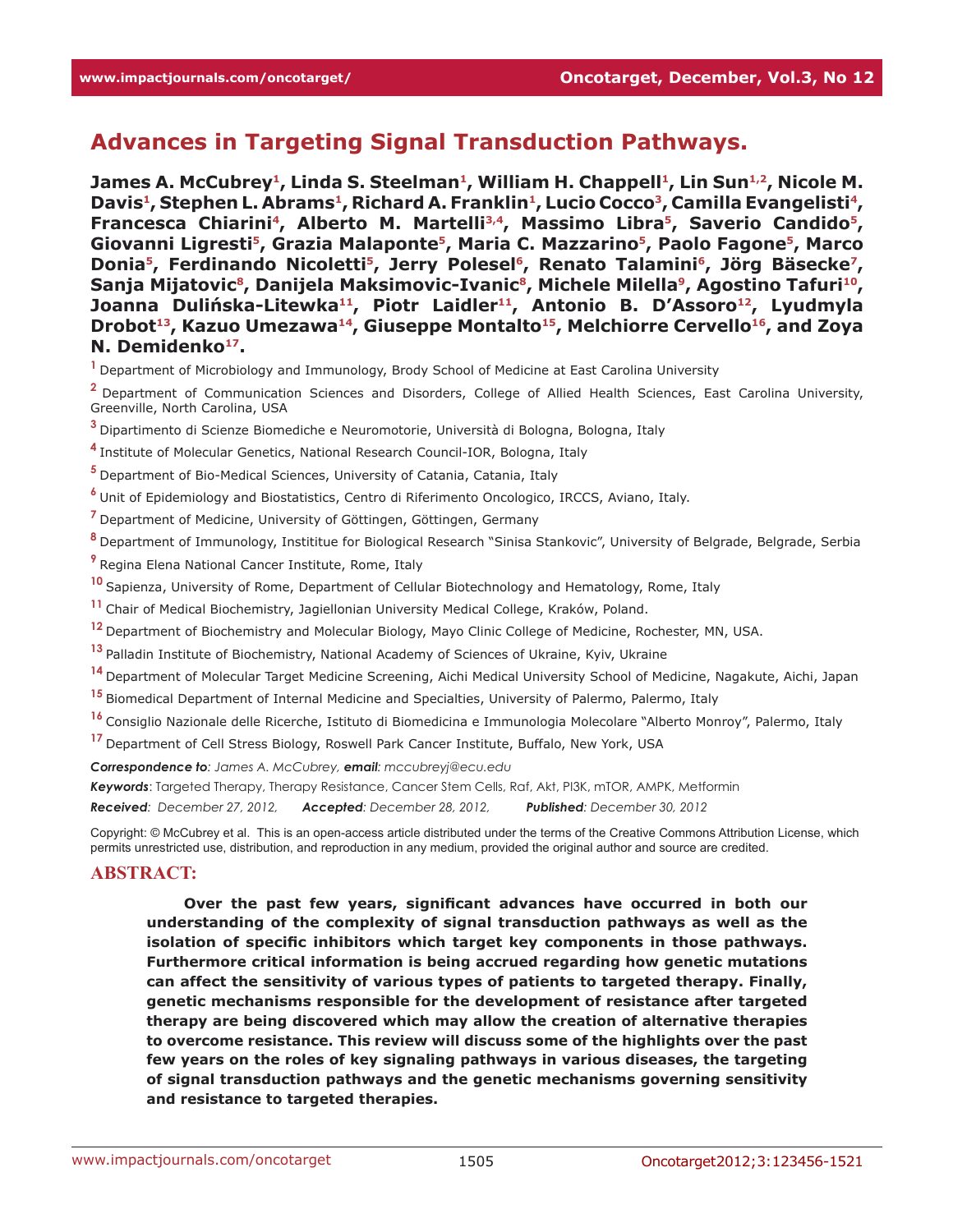#### **Mutations Alter the Activity of the Ras/Raf/MEK/ ERK and PI3K/PTEN/Akt/mTOR pathways.**

The Ras/Raf/MEK/ERK and PI3K/PTEN/Akt/ mTOR pathways are often activated by mutations within individual components of these pathways, as well as the aberrant activation of upstream growth factor receptors. The genetic basis of sensitivity and resistance to various small molecule inhibitors which target these pathways as well a comprehensive list of small molecule inhibitors as a well as their use in clinical trials have recently been published [1-7].

## **Predicting Sensitivity to Small Molecule Inhibitors.**

Extensive panels of human cell lines have been examined for mutations in genes implicated in cancer as well as for their sensitivity to various inhibitors and chemotherapeutic drugs commonly used to treat cancers [8,9].

The cell lines were intensively interrogated by expression profiling, chromosome copy number, deep sequencing, biostatistical and systems analyses. Both studies indicated that sensitivity to inhibitors was often linked with genetic mutations at key elements in the Ras/Raf/MEK/ERK, PI3K/PTEN/Akt/mTOR and some other pathways. Sensitivity to MEK and Raf inhibitors was often investigated in these studies. Sensitivity to the B-Raf inhibitor PLX4720 was highly associated with particular mutations at *BRAF* (V600E). Sensitivity to MEK inhibitors was shown to be associated with *BRAF*, *NRAS* as well as *PTEN*, *PTPN5*, *SPRY2*, *DUSP4*, *DUSP6* mutations and to a lesser extent mutations at *KRAS*. Sensitivity to MEK inhibitors in *NRAS* mutant lines was linked with aryl hydrocarbon receptor (*AHR*) expression [9].

Mutation of *BRAF* or *RAS* can contribute to the pathogenesis of many cancers, including, melanoma and colo-rectal cancer [10]. *BRAF* mutations have also been implicated in the pathogenesis of papillary thyroid cancer [11].

Mutation of *BRAF* and *KRAS* can result in aberrant c-Myc and SIRT1 protein deacetylase expression in the colorectal cancer [12]. Mutations at *KRAS* which result in increased mutant Ras activity can interact with increased Wnt expression in lung cancer and lead to a worse prognosis as the tumors arise at an increased incidence and tumors which are also larger [13]. Interesting it was observed that in those tumors where there was increased KRAS and Wnt activities they had a distinct phenotype which was similar to embryonic progenitors found in the developing lung, consistent with the previously described effects of the Wnt pathway on developmental processes.

## **Novel Targets Interacting with the Ras/Raf/MEK/ ERK Pathway.**

Novel upstream Shc regulators such as the multiple copies in T-cell malignancy 1 (*MCT-1*) gene have been recently described which may become an important therapeutic target as MCT-1 is co-activated with Shc gene in human carcinomas and knockdown of MCT-1 enhances apoptotic cell death [14].

The CDC28 protein kinase regulatory subunit 1B (*CKS1B*) gene is involved in multiple myeloma (MM). There is an inverse correlation between CKS1B expression and survival and it may be a novel therapeutic target [15]. Recently it was shown that CKS1B activates both the Raf/MEK/ERK and STAT3 pathways and promotes drug resistance [16]. Targeting CKS1B may be a novel approach to treat certain cancers.

# **Advances in Our Understanding and Targeting of the Ras/Raf/MEK/ERK and PI3K/PTEN/mTOR Pathways.**

Effective inhibitors specific for many of the key components of the Ras/Raf/MEK/ERK/MNK, Ras/PI3K/ PTEN/mTOR and other pathways have been developed. These pathways are often implicated in therapeutic resistance and interact with many pathways. [17-23].

Ras inhibitors have been examined in many studies including clinical trials. However the results so far have not been encouraging. Salirasib (Farnesythiosalycilic acid, FTS) is a Ras inhibitor. It has recently been demonstrated that FTS treatment of immuno-competent mice with subcutaneous or intracranial brain tumors resulted in a favorable antitumor environment [24]. The authors observed an increase in regulatory T-cells which altered the tumor microenviroment and preventing the resistance of the tumor cells to destruction by the immune system.

BRAF inhibitors have been shown to be effective in the treatment of melanomas. One of the first described Raf inhibitors, Sorafenib, has been shown to inhibit many targets, including VEGFR, PDGFR and Raf. It is approved for treatment of hepatocellular carcinoma (HCC) where there are few effective therapeutic approaches [25]. The mechanism of actions of sorafenib have been further elucidated and it has been determined to alter the expression of many genes in HCC [26]. A recent genomic analysis indicated that sorafenib significantly altered expression levels of 826 and 2011 transcripts in HepG2 and Huh7 cells, respectively. The affected genes whose expression were upregulated in response to sorafenib treatment were determined to be involved in angiogenesis, apoptosis, transcription regulation, signal transduction, protein biosynthesis and modification, In contrast, genes which were determined to be downregulated after sorafenib treatment were involved in cell cycle control,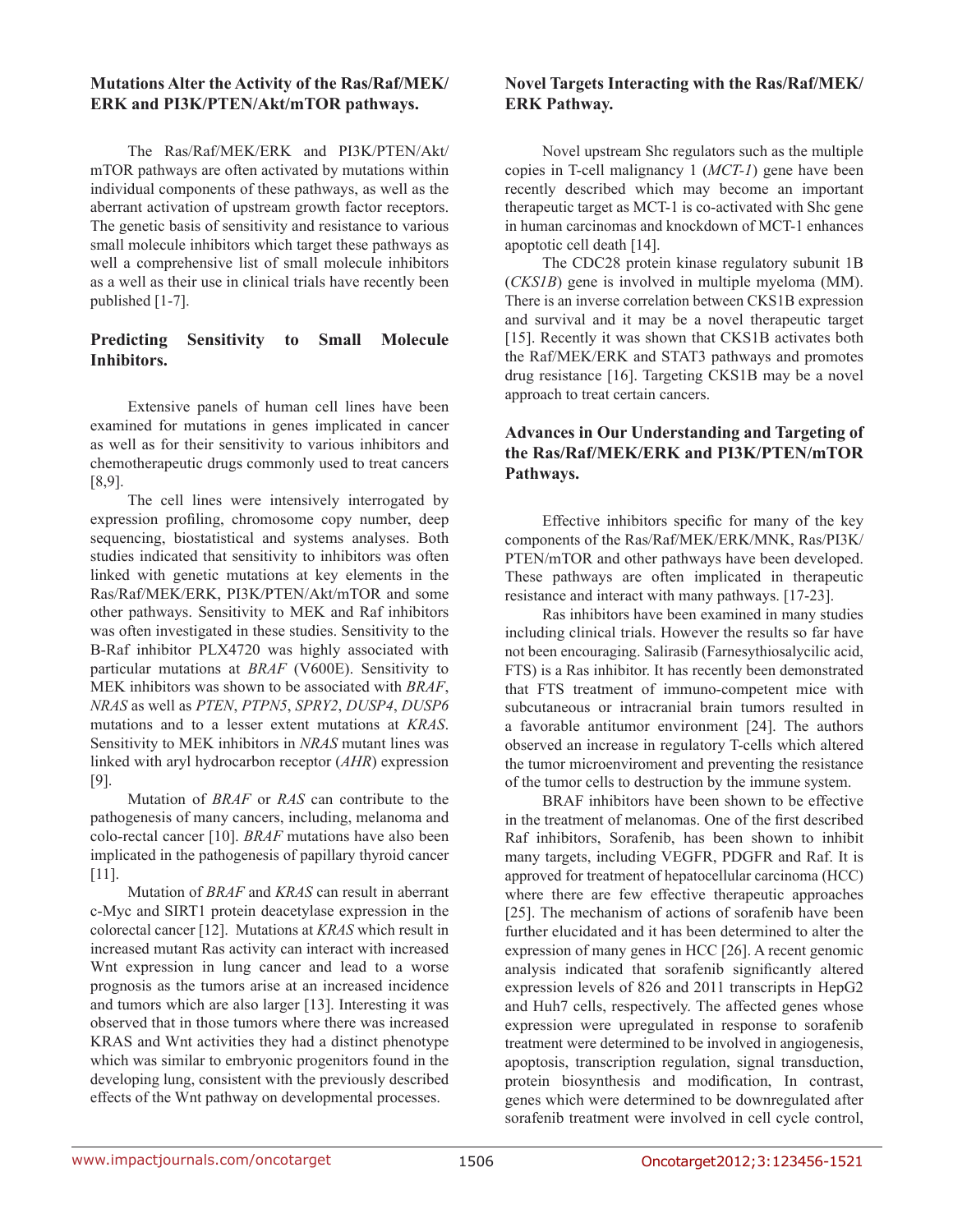DNA replication recombination and repair, cell adhesion, metabolism and transport. Each sorafenib-treated HCC cell line displayed specificity in the expression and activity of crucial factors involved in hepatocarcinogenesis.

The p21-activated protein kinase 1 (PAK1) kinase also interacts with the Ras/Raf/MEK/ERK and the PI3K/ PTEN/Akt/mTOR cascades. PAK signaling molecules are downstream effectors of Rho family GTPase and interact with both Raf and Akt. PAK inhibitors have been developed [27]. Interestingly, IPA3 inhibits the proliferation of melanoma and colorectal cancer cells with mutations at *KRAS* or *NRAS* better, than those containing mutations at *BRAF*. Treatment of cells with IPA3 or ectopic expression of DN PAK1 sensitized cell with *RAS* mutations to the B-Raf inhibitor GDC-0897 or the MEK inhibitor ZD6244.

Neurofibromin is a GTP-ase activating protein (GAP) which is mutated in neurofibromatosis patients and is considered a tumor suppressor. Neurofibromin normally can regulate cell motility often via the Ras/Raf/MEK/ERK cascade by an interaction of the Ras GTPase-activating protein-related domain (GRD) present on Neurofibromin. Neurofibromin can also regulate Rho-dependent (Rasindependent) event by activating LIM kinase 2 (LIMK2). LIMK2 can phosphorylates and inactivates cofilin (a key protein involved in actin-depolymerization factor). Finally, the pre-GRD domain present on Neurofibromin can interact with Rac1 GTPase, which activate the P21 activated kinase 1 (PAK1)-LIMK1-cofilin pathway. T56-LIMKi is a novel inhibitor that was isolated by molecular modeling that suppressed LIMK1/2 kinase activities which blocked the phosphorylation of cofilin and disrupted actin structure and prevented effects associated with tumorigenicity. The combined effect of the Ras inhibitor Salirasib and T56-LIMKi on cell proliferation were examined and synergistic effects were observed [28].

The PIM kinases can also interact with the EGFR/ Ras/Raf/MEK/ERK pathway and certain PIM kinase inhibitors will induce the *MIG6* gene which encodes a suppressor of EGFR signaling. These PIM specific inhibitors (M-110 and SGI-1776) suppress ERK activation in prostate cancer cells. Moreover synergistic effects were observed when the PIM inhibitors were combined with the EGFR inhibitor Gefitinib. These results indicate that the efficacy of EGFR inhibitors may be improved by PIM inhibitors [29].

Ras and other transformed cells often become addicted to autophagy. Targeting certain Ras-addicted cells with autophagy inhibitors (chloroquine and the derivative hydroxychloroquine) may prove to be an effective therapeutic approach [30].

# **Rationale for Targeting Multiple Points in Ras/ Raf/MEK ERK Pathway or Multiple Pathways.**

An emerging concept in cancer therapy is the targeting of multiple points in a single signaling pathway. It has been proposed that targeting of both Raf and MEK or Raf and ERK may be useful in certain cancer therapies [31]. The concept of targeting both Raf and MEK is especially true with BRAF inhibitors and melanoma which contain mutations at BRAFV600E due to the negative feedback elicited by downstream ERK which suppresses the sensitivity of the cells to signaling induced by growth factors and Ras activity is low [32]. In these cells the mutant BRAF protein functions as a monomer. The Raf inhibitors suppress the activity of the BRAF monomers but not dimers. Inhibiting the BRAFV600E protein by the BRAF inhibitors inhibits the BRAFV600E protein which suppresses the normal negative ERK-mediated feedback of this pathway. However, this results in reactivation of ligand-dependent signal transduction and increased Ras activity and induces generation of Raf-inhibitor resistant Raf dimers and activation of MEK and downstream ERK. Thus combined Raf and MEK inhibitor treatment may become effective anti-cancer approach. Targeting both MEK and mTOR is a method to target melanoma which often have mutations at *BRAF* and increased activation of the PI3K/PTEN/Akt/mTORC1 pathway [33]. The Ras/ Raf/MEK/ERK and PI3K/PTEN/Akt/mTORC1 pathways are regulated by extensive crosstalk, occurring at different levels. In cancer, transactivation of the alternate pathway is a frequent "escape" mechanism. Thus combined inhibition of both pathways may achieve synergistic antitumor activity. In the M14 melanoma model, simultaneous inhibition of both MEK and mTORC1 achieved synergistic effects at suboptimal concentrations.

# **Advances in Targeting Anti-Apoptotic Molecules which are Regulated by Ras/Raf/MEK/ERK and PI3K/PTEN/Akt/mTOR Pathways.**

The effects of combining MEK and Bcl-2 inhibitors on AML cells has been investigated [34]. Anti-apoptotic proteins such as Bcl-2, Bcl-X<sub>L</sub> and Mcl-1 are key therapeutic targets in human cancer. The mechanisms of actions the Bcl-2 inhibitor ABT-737 have been further elucidated [35]. This Bcl-2 inhibitor suppresses Bcl-2 and Bcl-X<sub>1</sub> but not Mcl-1. ABT-737 treatment results in activation of the Raf/MEK/ERK cascade and downstream Mcl-1 in AML cells. The MEK inhibitor PD0325901 suppresses Mcl-1 expression. Combining PD0325901 with ABT-737 resulted in synergistic killing of AML-derived cell lines, primary AML blasts and the CD34<sup>+</sup>, CD38<sup>-</sup> , CD123+ population which is enriched in progenitor/ stem cells. These studies suggest a novel and effective therapeutic strategy for patients with AML.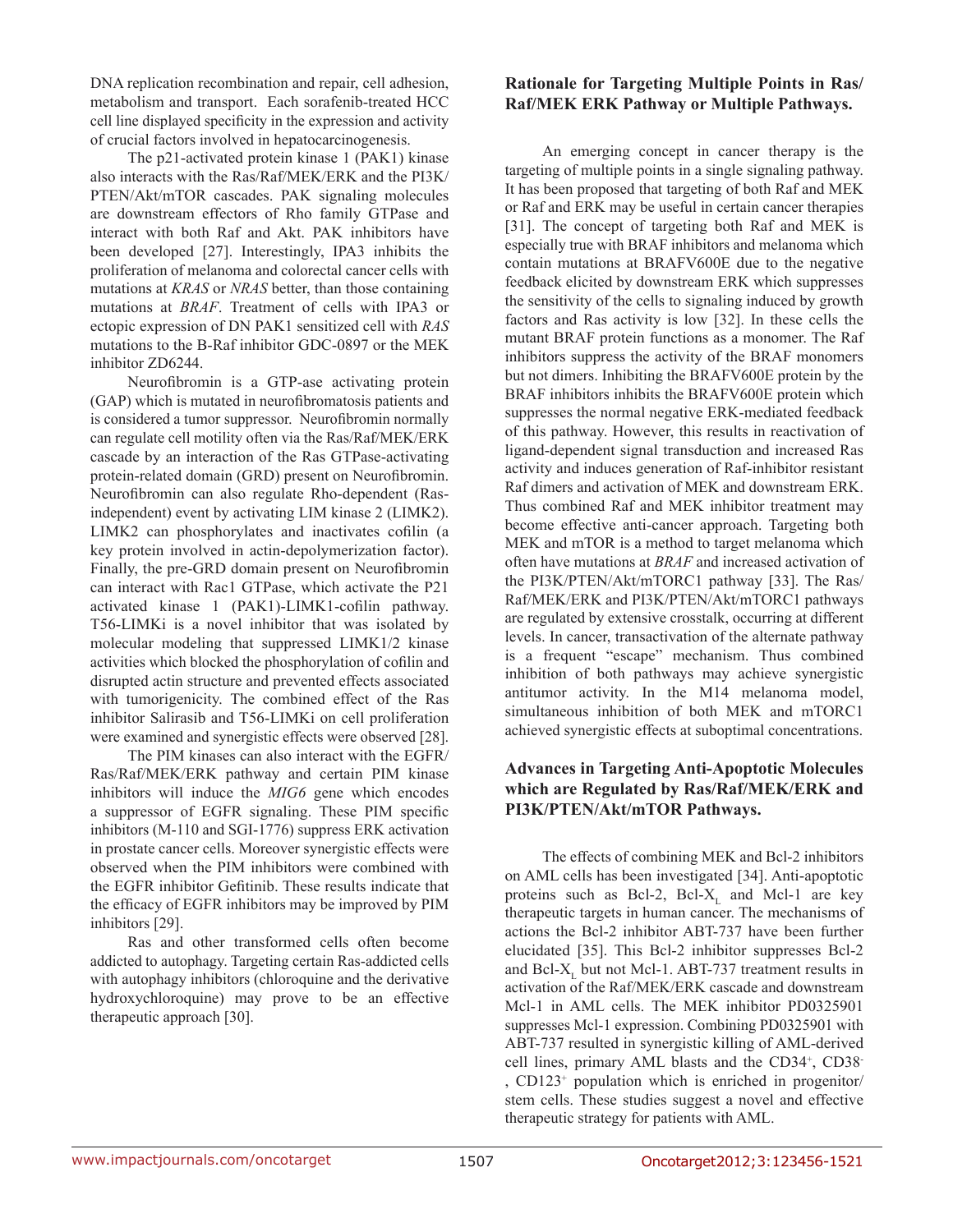Treatment of AML cells with ABT-737 and PI3K/ mTOR inhibitors (BEZ235 or PI-103) resulted in a synergistic response in AML cells, but importantly not in normal CD34<sup>+</sup> cells [36]. This synergy was shown to result from inhibition of Bcl-2 and Bcl- $X<sub>r</sub>$  and the effects of PI3K/mTOR inhibitors were shown to be GSK-3 and Bim dependent. The PI3K/mTOR inhibitors downregulated Mcl-1 but increased Bim binding to Bcl-2/Bcl-XL. Knock-down of GSK-3alpha/beta prevented Mcl-1 downregulation and decreased apoptosis induced by PI3K/mTOR inhibitors. Combining PI3K/Akt/mTOR inhibitors with BH3-mimetics may be an approach to treat AML especially in those patients who exhibit Akt activation [37].

#### **Advances in Targeting Cancer Initiating Cells.**

The Ras/Raf/MEK/ERK, PI3K/PTEN/Akt/ mTOR, Wnt/beta-catenin, Notch, Hedgehog and other pathways are being shown to play key roles in cancer initiating cells (CICs) and leukemia initiating cells (LIC). Deregulated expression of oncogenes such as Raf-1 have been associated with drug resistance, epithelial to mesenchymal transition and CIC survival [38]. Following metastatic dissemination, cancer cells often re-activate certain epithelial properties through mesenchymal to epithelial transition (MET) to establish neoplastic lesions at secondary sites. The molecular mechanisms regulating MET remain elusive. Recently MET has been examined in estrogen-receptor alpha positive (ERalpha+) MCF-7 breast cancer cells which overexpress activated Raf-1 and are more resistant to the chemotherapeutic drug doxorubicin than parental MCF-7 cells. Constitutive expression of activated Raf-1 induced HER-2/Neu overexpression and lead to distant metastases in xenografts. The development of distant metastases in xenograft models was linked to activation of the MET pathway as the cells expressed reduced expression of EMT inducer genes (*TGFB2*, *TWIST1* and *FOXC1*) and overexpression of *BMB7*, *CXCR7* and early growth response (EGR) family of transcription factors.

The mitotic kinase Aurora-A promotes metastases by inducing EMT transition in ERalpha+ MCF-7 breast cancer cells which expressed constitutively-active Raf-1 [39]. Constitutive expression of activated Raf-1 in MCF-7 cells induced stabilization and accumulation of Aurora-A mitotic kinase. This drove the transition from an epithelial to a highly invasive mesenchymal phenotype. This transition resulted in reduced expression of ERalpha, HER-2/Neu over-expression, and loss of CD24 surface receptor (CD24-/low). Importantly, expression of key EMT markers and upregulation of the stemness gene SOX2 was linked to acquisition of stem cell-like properties. The cells had an increased ability to form mammospheres *in vitro* and tumor self-renewal *in vivo*. Moreover, the aberrant Aurora-A kinase activity

induced phosphorylation and nuclear translocation of SMAD5, suggesting a novel interplay between Aurora-A and SMAD5 signaling pathways which may be important in the development of EMT, stemness and ultimately tumor progression. Pharmacologic or molecular inhibition of Aurora-A kinase activity restored a CD24<sup>+</sup> epithelial phenotype. This phenotype was associated with restored ERalpha expression, down-regulation of HER-2/Neu, inhibition of EMT and impaired self-renewal ability and suppression of metastases. Thus mitotic kinase Aurora-A is a promising therapeutic target to selectively eliminate highly invasive cancer cells.

#### **Advances in Elucidation of Roles of the PI3K/ PTEN/Akt/mTOR Pathway in Oncogenesis.**

The PI3K pathway has recently been shown to be important in c-Myc expression in Burkitt's lymphomagenesis in germinal center B cells [40]. The PI3K pathway is also an emerging target for mantle cell lymphoma as this cascade is upregulated in this cancer [41]. Disruption of PTEN and p53 activity specifically in the thyroid has recently been shown to result in murine models of anaplastic thyroid carcinomas [42]. These models could be important for the development of approaches to target human thyroid carcinomas. The PI3K pathway is important in many cancer including gliomas often due to aberrant PTEN expression. Recently it was show that reduction of *PIK3CA* or *PIK3RA* expression impeded proliferation, migration, and invasion in glioblastoma multiforme cells [43]. In contrast to PI3Kalpha, PI3K-beta is oncogenic in its WT configuration if it is overexpressed. PI3K-beta acts like an oncogenic mutant of PI3K-alpha [44]. PI3K-delta has been shown to have roles in BCR-ABL-mediated chronic lymphocytic leukemia (CLL) by suppressing BCR signaling [45]. Elevated PI3K signaling has been detected in certain breast cancer subtypes and is believed to drive their abnormal proliferation [46]. Novel lipid phosphatases have been shown to be important in regulation of this pathway. Inositol polyphosphate 4-phosphatase type II (INPP4B), is tumor suppressor in implicated in many cancers such as prostate, breast, and ovarian cancers and also potentially in leukemia [47]. Akt has recently been shown to be an important molecule in regulation of homologous recombination and genetic stability in hereditary and sporadic breast cancers [48].

#### **Advances in Targeting the PI3K/PTEN/Akt/ mTOR Pathway.**

The PI3K/PTEN/Akt/mTOR pathway is also involved in drug resistance, sensitivity to therapy and metastasis [49-58]. *PIK3CA* mutations may act as driver mutations in certain cancers responsible for metastasis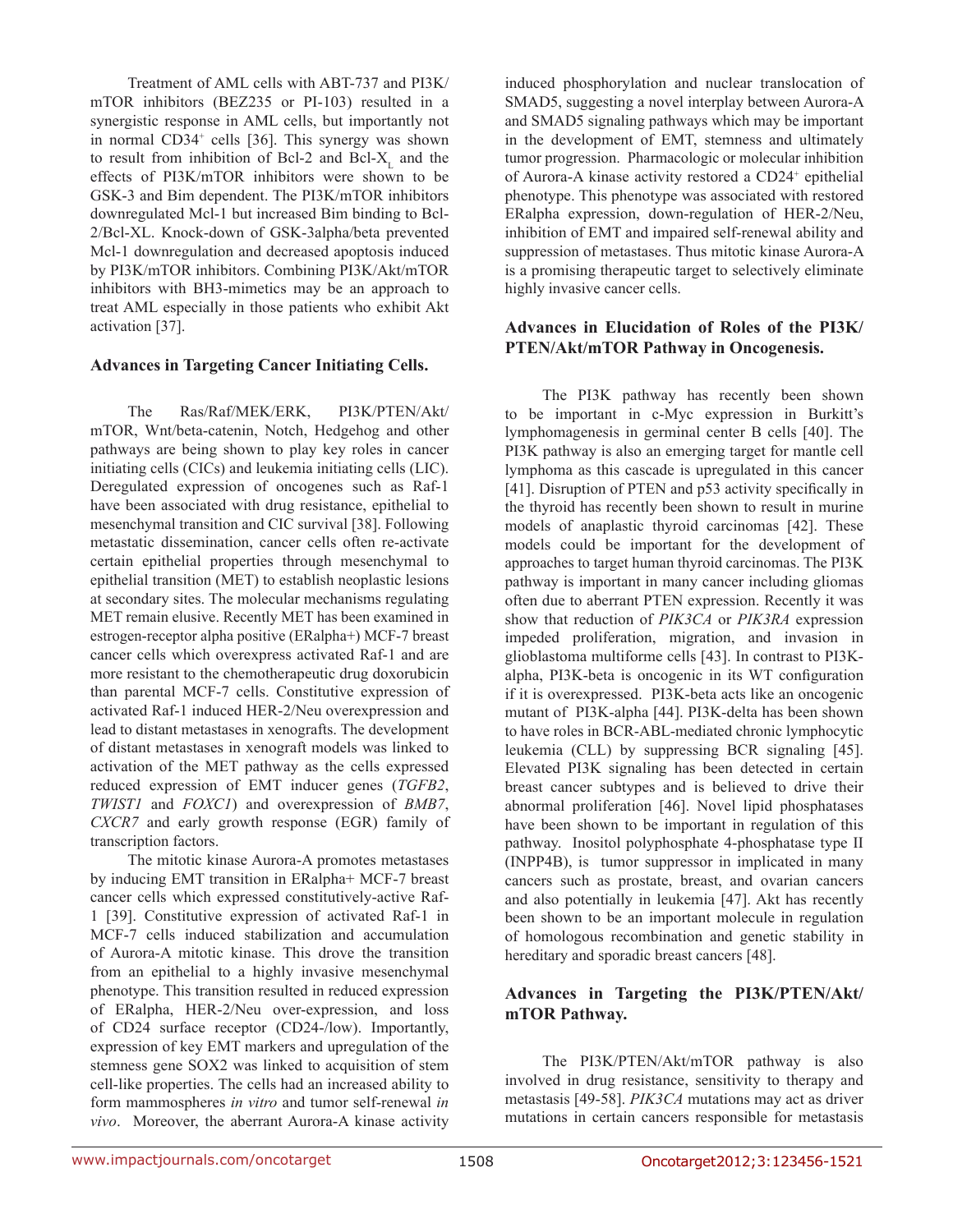[59]. Novel PI3K-alpha inhibitors have been isolated and they inhibit metastasis [60]. Most PI3K inhibitors are cytostatic rather than cytotoxic and it has been questioned whether treatment with a single PI3K inhibitor will be effective [61].

There have been many recent advances in the development of inhibitors which target this pathway. One of the key developments is in dual PI3K/mTOR inhibitors. Waldenstrom's macroglobulinemia proliferates, in part, in response to aberrant PI3K/Akt activity. The dual PI3K/ Akt inhibitor NVP-BEZ235 suppresses the growth of the Waldenstrom's anemia cells as well as has effects on the tumor microenvironment [62].

The PI3K/Akt/mTOR signaling network is activated in acute leukemias of both myelogenous and lymphoid lineage, where it correlates with poor prognosis and enhanced drug-resistance. Treatment of AML and ALL with dual PI3K/mTOR inhibitors has been shown to be more effective than treatment with rapamycin which blocks mTORC1 but not mTORC2 [63]. The dual PI3K/ mTOR inhibitors suppressed the rapamycin-resistant phosphorylation of eukaryotic initiation factor 4E-binding protein 1. The novel dual PI3K/mTOR inhibitor NVP-BEZ235, an orally bioavailable imidazoquinoline derivative, has entered clinical trials. Moreover in both T-ALL cell lines and patient samples. NVP-BEZ235 was cytotoxic to a panel of T-ALL cell lines as determined by MTT assays. NVP-BEZ235 induced cell cycle arrest and apoptosis. A dose- and time-dependent dephosphorylation of Akt and mTORC1 downstream targets was observed after NVP-BEZ235 treatment. NVP-BEZ235 targeted the side population of both T-ALL cell lines and patient lymphoblasts, which is enriched in leukemia initiating cells (LIC), and synergized with chemotherapeutic agents (cyclophosphamide, cytarabine, dexamethasone) which are used currently for treating T-ALL patients. NVP-BEZ235 reduced chemoresistance to vincristine induced in Jurkat T cells upon coculturing with MS-5 stromal cells, which mimics the bone marrow microenvironment. NVP-BEZ235 was cytotoxic to T-ALL patient lymphoblasts displaying pathway activation, where the drug dephosphorylated eukaryotic initiation factor 4E-binding protein 1, in contrast rapamycin did not elicit such changes. Longitudinal inhibition at two nodes of the PI3K/Akt/mTOR network with NVP-BEZ235, either alone or in combination with chemotherapeutic drugs, may be an efficient treatment of those T-ALLs that have aberrant upregulation of this signaling pathway for their proliferation and survival [64].

The dual PI3K/mTOR inhibitor NVP-BEZ235 has also been shown recently to synergize with a panhistone deacetylase inhibitor in suppressing the growth of pancreatic cancer [65].

Effective Akt inhibitors have been recently developed. The Akt inhibitor MK-2206 has been shown to be effective in suppressing the growth of many cancers including leukemias. This Akt inhibitor is currently in many clinical trials with cancer patients have diverse diseases either as a single or combined agent with an additional signal transduction inhibitor or chemo- or endocrine therapy [65]. The PI3K/PTEN/Akt/mTORC1 pathway is frequently upregulated in T-ALL, The effects of the novel allosteric Akt inhibitor, MK-2206, on a panel of human T-ALL cell lines and primary cells from T-ALL patients were examined. MK-2206 decreased cell viability by blocking leukemic cells in  $G_0/G_1$  and induced apoptosis as well as autophagy and a concentration-dependent dephosphorylation of Akt and its downstream targets, GSK-3alpha/beta and FOXO3A. MK-2206 was cytotoxic to primary T-ALL cells and importantly induced apoptosis in the T-ALL patient cell subset (CD34<sup>+</sup>, CD4<sup>-</sup>, CD7<sup>-</sup>), which are enriched in LICs. Akt inhibition may represent a potential therapeutic strategy in T-ALL.

Alkylphospholipids and alkylphosphocholines (APCs) are promising antitumor agents, which target the plasma membrane and affect multiple signal transduction networks including Akt. The therapeutic potential of erucylphosphohomocholine (ErPC3), the first intravenously applicable APC, on human AML cells was determined. At short (6-12 h) incubation times, ErPC3 blocked cells in  $G_2/M$  phase of the cell cycle, whereas, at longer incubation times, it decreased survival and induced apoptotic cell death. ErPC3 induced JNK 1/2 activation while stimulating ERK 1/2 dephosphorylation. Pharmacological inhibition of caspase-3 or a JNK 1/2 inhibitor peptide reduced ErPC3 cytotoxicity. Protein phosphatase 2A downregulation by siRNA inhibited ERK 1/2 dephosphorylation and blunted the cytotoxic effects of ErPC3. ErPC3 was also cytotoxic to AML primary cells and importantly reduced the clonogenic activity of CD34+ leukemic cells. ErPC3 treatment induced apoptosis in the  $(CD34^+$ ,  $CD38(Low/-)$ ,  $CD123^+$ ) compartment which is enriched in putative LICs. ErPC3 induced cytotoxicity on AML blasts which expressed high levels of aldehyde dehydrogenase activity and on the side population of AML cell lines and blasts in which the LIC populations are believed to reside. Thus ErPC3 might be a promising therapeutic agent for the treatment of AML patients [66].

## **Advances in Understanding the Pleiotropic Effects of mTOR.**

The importance of mTOR and its inhibition in various conditions, including cancer, diabetes, aging and others has been further elucidated. Recently mTOR has been shown to be cell cycle regulated [67,68]. mTOR has been referred to as the gatekeeper of autophagy. mTOR plays important roles in many biological processes, including; autophagy [69] energy control [70-72], insulin resistance [73], diabetes [74,75], seizures [76,77], protein homeostasis [78], regulation of tRNA expression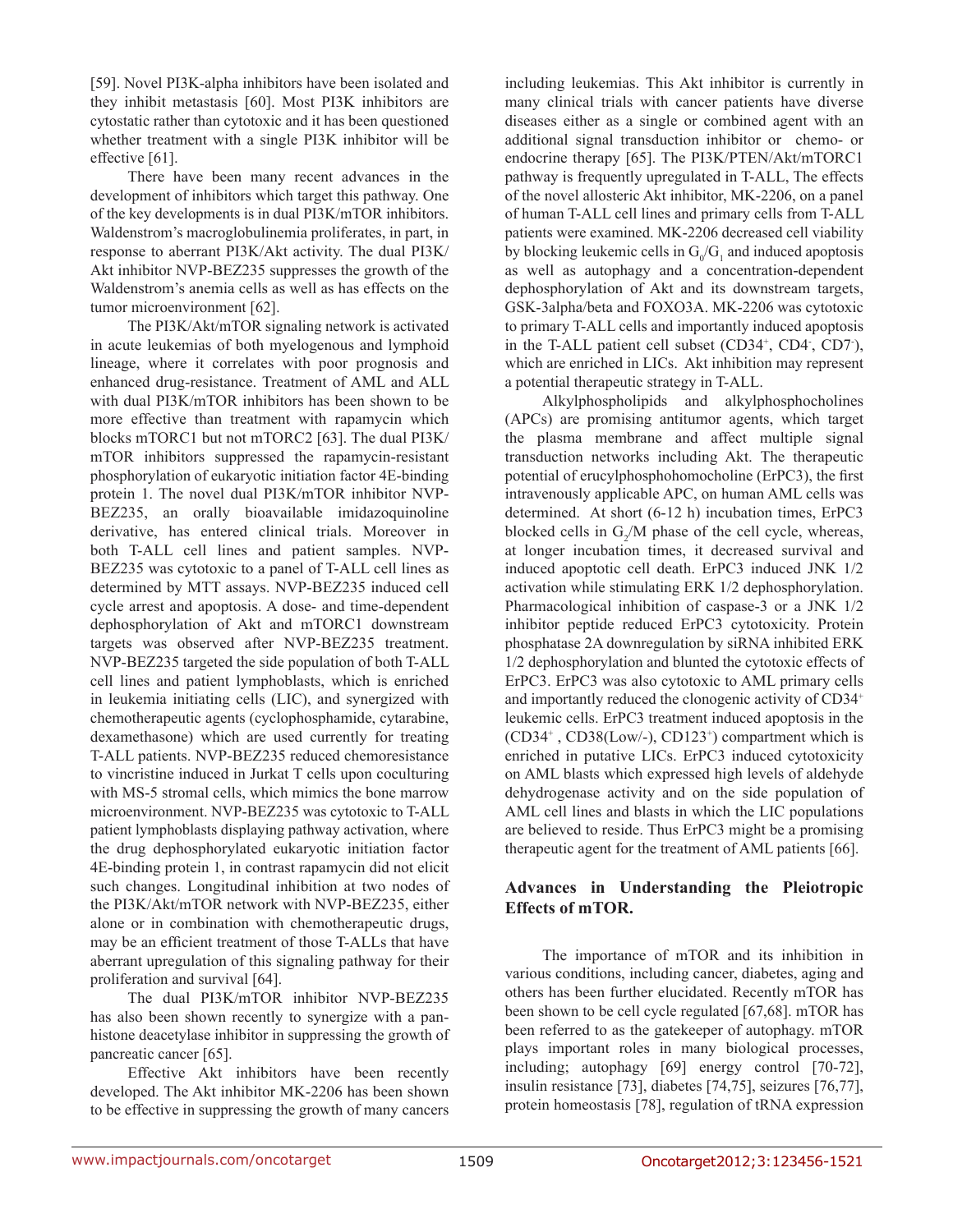[79,80], cell cycle arrest [81], cell differentiation [82,83], cell migration [84,85], follicle development [86], DNA damage checkpoint [87], DNA replication stress [88],cellular quiescence/senescence [89-107] progeria [108], age-related retinal diseases [109], obesity [110], stem cells [111], cancer [112,113] , aging [114-134], Alzheimer's disease [135] and Parkinson's disease [136].

mTORC1 is a critical repressor of autophagy, a lysosome-dependent degradation pathway which allows cells to recycle damaged or unnecessary cytoplasmic content, such as lipids, proteins, and organelles [138-156]. As a consequence, cells produce metabolic precursors for macromolecular biosynthesis or ATP generation. In cancer cells, autophagy fulfills a dual role, as it has both tumorpromoting and tumor-suppressing properties. Functional autophagy prevents necrosis and inflammation, which can lead to genetic instability. However, autophagy is important for tumor progression by providing energy through its recycling mechanism during unfavorable metabolic circumstances, which frequently occurs in certain tumors [138-156].

A model was proposed recently by Dr. Michael P. Lisanti and colleagues which is called the reverse Warburg Effect. This model proposes that the aerobic glycolysis occurring in the tumor associated fibroblasts and not in the actual epithelial tumor cells [142,146-150]. This results in the transfer of high-energy metabolites (lactate and pyruvate) to adjacent epithelial cancer cells which fuel the cancer cells allowing them to invade and metastasize. In addition, oxidative stress generated by the cancer cells induces autophagy of the tumor associated fibroblasts which the cancer cells then recycle and use to fuel their growth. Anti-oxidants (N-acetyl cysteine, NAC), quercetin and the anti-diabetes drug metformin) or autophagy inhibitors (chloroquine) will suppress the destruction of caveolin-1 in stromal fibroblasts and inhibit cancer growth. Caveolin-1 is a key protein at the cell membrane which serves to organize other important signaling molecules into signaling complexes (*e.g*., Fak, Src). Decreased expression of caveolin-1 is associated with a poorer prognosis of breast and other cancers.

Autophagy is also important in blood cancers [151-153]. Autophagy can be regulated by epigenetic mechanisms [154]. Autophagy may also become defective in certain drug resistant cells [155]. Defective autophagy may be controlled by the p53 rheostat in cancer [156]. Clearly autophagy is a very important survival process which is regulated in part by mTORC1.

The mTORC1 blocker rapamycin may be useful in the treatment of many diseases including HIV and HCV infections [157,158].

#### **Advances in mTOR Kinase Inhibitors.**

mTOR kinase inhibitors have been developed and evaluated on many diseases including leukemias [159]. mTOR is present in two complexes, mTORC1 and mTORC2. Both of these complexes play critical roles in signal transduction pathways and regulate cell growth and many other physiological processes. Rapamycin and rapalogs only inhibit (block) mTORC1. Allosteric inhibition of mTORC1 by rapamycin had only modest effects in T-ALL. ATP-competitive inhibitors specific for the mTOR kinase active site have been developed recently. The therapeutic potential of active-site mTOR inhibitors in suppressing growth in T-ALL cell lines and primary samples from T-ALL patients which had activation of mTORC1 and mTORC2 was examined. The inhibitors affected T-ALL cell viability by inducing  $G_0/G_1$  cell cycle arrest, apoptosis and autophagy. Decreased levels of the mTORC2 target Ser 473 Akt were detected as well as dephosphorylation of mTORC1 downstream targets. Unlike rapamycin, marked inhibition of mRNA translation in T-ALL cell lines treated was observed with active-site mTOR inhibitors. The mTOR inhibitors synergized with both vincristine and the Bcl-2 inhibitor, ABT-263. The mTOR inhibitors targeted a putative LIC sub-population (CD34+ , CD7- , CD4- ) in the ALL patient samples. The mTOR inhibitors displayed remarkable anti-leukemic activity, and could become clinical candidates for T-ALL therapy [160].

#### **Advances in Targeting the NF-kappaB Pathway.**

Targeting the NF-kappaB pathway has been shown to be a potential therapeutic approach in leukemia and other therapies. The NF-kappaB pathway is regulated in part by PI3K/PTEN/Akt/mTOR pathway. The IkappaB kinase (IKK)/NF-kappaB axis is required for viability of leukemic cells and is a predictor of relapse in T-ALL. It turns out that many anticancer agents induce NF-kappaB nuclear translocation. This results in activation of NFkappaB target genes, which can alter the sensitivity to chemotherapeutic drugs. The I-kappaB kinase inhibitor is the target of BMS-345541 [161]. The anti-proliferative effects of BMS-345541 in three Notch1-mutated T-ALL cell lines and in T-ALL primary cells from pediatric patients were investigated. BMS-345541 induced apoptosis and accumulation of cells in the G  $_2$ /M phase of the cell cycle. T-ALL cells treated with BMS-345541 displayed nuclear translocation of FOXO3a as well as downstream p21<sup>Cip1</sup> expression. FOXO3a subcellular re-distribution was independent of AKT and ERK 1/2 signaling, suggesting that in T-ALL, the loss of FOXO3a tumor suppressor function could be due to deregulation of IKK. FOXO3a mutations are not frequently found in human tumors. Thus therapeutics activating FOXO3a may be more effective than others. BMS-345541 could be used alone or in combination with traditional therapies in the treatment of T-ALL.

Dehydroxymethyl-epoxyquinomicin (DHMEQ) is an inhibitor of NF-kappaB [162] DHMEQ induces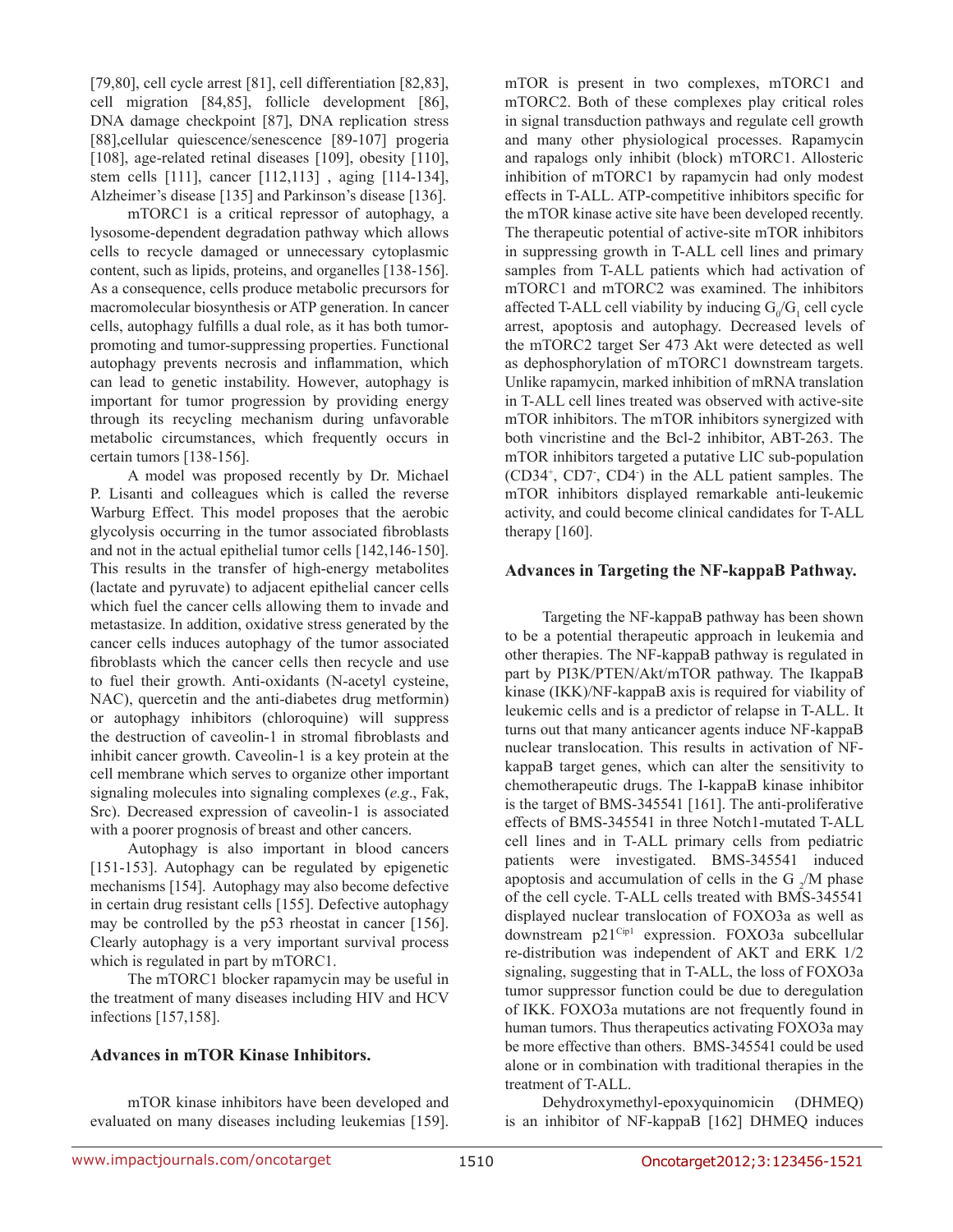apoptosis through reactive oxygen species (ROS) production in hepatoma cells. Cox-2 inhibition is an additional approach to inhibit hepatoma cell growth [163]. Celecoxib can also synergize with the proteasome inhibitor MG132 and suppress the growth of hepatocellular carcinoma [164]. Subsequently DHMEQ was determined to synergize with the Cox-2 inhibitor celecoxib in hepatoma cells, again via a ROS-dependent mechanism [165]. DHMEQ cooperated with celecoxib (CLX) to decrease NF-kappaB DNA binding and inhibited cell proliferation more effectively than treatment with these single agents alone. DHMEQ-CLX combination resulted in ROS production which in turn induced the expression of genes involved in endoplasmic reticulum (ER) stress. Silencing TRB3 mRNA, which is associated with ER stress, significantly decreased DHMEQ-CLX-induced cell growth inhibition. The DHMEQ-CLX combined treatment was associated with induction of PARP cleavage and down-regulation of the anti-apoptotic proteins Bcl-2, Mcl-1 and survivin, as well as activated Akt. CD95 and CD95 ligand expression increased synergistically in the combined treatment, which was reversed in the presence of NAC. Knockdown of CD95 mRNA expression decreased DHMEQ-CLX-induced growth inhibition in HCC cell lines. Thus the DHMEQ-CLX combination killed hepatoma cells via ROS production, ER stress response and the activation of intrinsic and extrinsic apoptotic pathways.

## **Advances in Targeting Multiple Points in PI3K/ PTEN/Akt/mTOR pathway.**

An emerging concept in cancer therapy is the targeting of multiple points in the PI3K/PTEN/Akt/mTOR and other pathways. The expression of the PI3K/PTEN/ Akt/mTOR pathway is often upregulated in melanomas. The dual PI3K/mTOR inhibitor NVP-BEZ235 inhibited melanoma growth regardless of *BRAF* mutation status. Rapamycin enhanced the activity of the dual PI3K/ mTOR inhibitor NVP-BEZ235 in inhibiting the growth of melanoma [166]. Furthermore addition of the MEK inhibitor AZD6244 synergized with the dual PI3K/mTOR inhibitor NVP-BEZ235 in suppressing melanoma growth.

The effects of targeting different levels of the PI3K/ PTEN/Akt/mTOR pathway has also been examined in various leukemias [167]. The efficacy of co-targeting of different components of the PI3K/PTEN/Akt/mTOR pathway with a novel dual PI3K/Akt inhibitor has been investigated in T-ALL. [168]. The dual PI3K/PDK1 inhibitor NVP-BAG956 was determined in one study to exert the most powerful cytotoxic affects against T-ALL cell lines and primary patients samples, in comparison to a pan class I PI3K inhibitor (GDC-0941), an allosteric Akt inhibitor (MK-2206), an mTORC1 allosteric inhibitor (RAD-001), or an ATP-competitive mTORC1/mTORC2

inhibitor (KU63794).

Often signal transduction inhibitors are cytostatic as opposed to cytotoxic. This is especially true with rapamycin. The effects of combining targeted therapy with chemotherapy is an emerging concept and is also being examined by clinical trials [169]. The therapeutic potential of a combination of temsirolimus [an allosteric mTOR complex 1 (mTORC1) inhibitor] with clofarabine, a nucleoside analogue with potent inhibitory effects on both ribonucleotide reductase and DNA polymerase was examined in AML cell lines and clinical specimens. The drug combination (CLO-TOR) displayed synergistic cytotoxic effects against a panel of AML cell lines and in primary cells from AML patients. The CLO-TOR treatment induced arrest at the G0/G1 phase of the cell cycle, apoptosis, and autophagy. CLO-TOR combination was pro-apoptotic in an AML patient blast subset (CD34<sup>+</sup>, CD38- , CD123+ ), which is enriched in putative LICs. The CLO-TOR combination could represent a novel valuable treatment for AML patients, also in light of its efficacy against LICs.

# **Activation of Liver Kinase B1/AMP Activated Protein Kinase Pathway as an Anti-Cancer Therapy.**

The liver kinase B1/AMP activated protein kinase (LMPK) pathway has been determined to be a key pathway in metabolism (diabetes) as well as cancer and other diseases [170]. The LKB1/AMPK network remains functional in a wide range of cancers and can be stimulated by drugs, such as N,N-dimethylimidodicarbonimidic diamide (metformin) or 5-aminoimidazole-4-carboxamide 1-β-D-ribofuranoside (AICAR). LKB1/AMPK signaling induces cell cycle arrest, caspase-dependent apoptosis or autophagy in various tumors. Metformin inhibits mTORC1-controlled oncogenetic protein translation, which does not occur with allosteric mTORC1 inhibitors, such as rapamycin and its derivatives. Metformin also targets LICs and CICs, the critical target for leukemia eradication. Thus the LKB1/AMPK pathway is critically involved in regulating proliferation and survival of malignant cells. Drugs activating LKB1/AMPK may be both a novel and less toxic treatment option for certain malignancies [171-174].

The effects of metformin against T-ALL cell lines and primary samples from T-ALL patients displaying mTORC1 activation. Metformin inhibited T-ALL cell viability by inducing autophagy and apoptosis. Importantly, it was much less toxic against proliferating CD4+ T-lymphocytes from healthy donors. Dephosphorylation of downstream targets of mTORC1 were detected. A marked inhibition of mRNA translation in T-ALL cells treated with metformin, in contrast such an inhibition of translation was not observed after rapamycin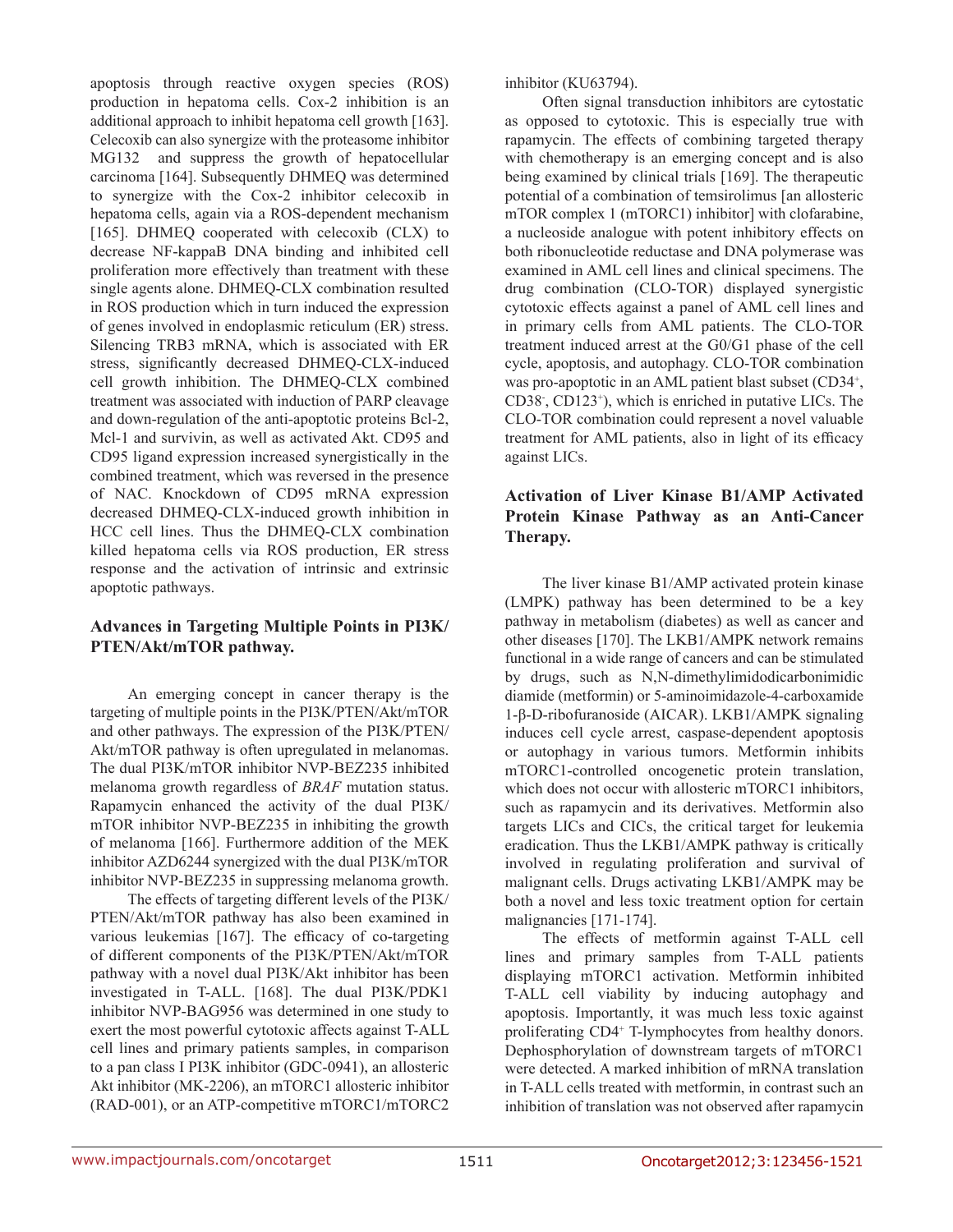treated. Remarkably, metformin targeted the side population of T-ALL cell lines as well as a putative LIC subpopulation (CD34<sup>+</sup>, CD7<sup>-</sup>, CD4<sup>-</sup>) in primary patient samples. Metformin displayed a remarkable anti-leukemic activity, which emphasizes future development of LKB1/ AMPK activators as clinical candidates for therapy of T-ALL [175]. AMPK has also been shown to be important in BCR-ABL-induced CML and AMPK activators may prove useful as supplemental drugs for this disease [176]. AMPK can also be activated by rapamycin [177].

The plant natural product berberine has recently been shown to inhibit the growth of drug resistant breast cancer cells whereas the parental drug sensitive line was not as growth inhibited [178]. Berberine may also target LKB1/AMPK. Breast cancer cells overexpressing neutrophil gelatinase associated lipocalin (NGAL) were more sensitive to berberine than parental cells which did not over express NGAL [178].

## **Advances in Understanding the p53 Pathway and Targeting.**

Both the PI3K/PTEN/Akt/mTOR and Ras/Raf/ MEK/ERK pathways can interact with the p53 pathway at various levels. Functional p53 gene status was determined to be important in the sensitivity of prostate cancer cells to chemotherapeutic drugs, radiation treatment and the small molecule MDM2 inhibitor Nutlin 3A. [179]. The p53 transcription factor is a critical element in the ability of the cell to regulate the cell cycle and its response to DNA damage. Mutations within the DNA-binding domain of p53 are common in human cancers and allow the formation of tetramers; however, these alterations prevent this protein complex from associating with appropriate target gene promoters. The effects of p53 functionality in prostate cancer cells that harbored WT or mutant forms of the protein in response to commonly used chemotherapeutic drugs were examined. The androgen receptor positive 22Rv-1 and LNCaP prostate cancer cell lines carry WT p53 and were demonstrated to have a decrease in chemotherapeutic drug sensitivity when transfected with a dominant-negative (DN) p53 gene. Conversely, expression of a WT p53 gene in the p53-mutated and more advanced DU145 prostate cancer cell line significantly increased its overall sensitivity to anti-neoplastic drugs. Analysis of colony formation in soft agar revealed that the functional status of p53 in each cell line altered the ability to proliferate in an anchorageindependent fashion. Prostate cancer colony growth was more prevalent when p53 transcriptional activity was decreased, whereas growth was more limited in the presence of functional p53. Thus the functional status of the tumor suppressor p53 is important in the progression of prostate cancer and dictates the overall effectiveness a given drug would have on disease treatment.

p53 has also been shown to be a target for lowering associated toxicity of normal cells after chemotherapy. The protection of normal cells from cell cycle-specific chemotherapeutic agents such as mitotic inhibitors (MI) was examined after a 3-day exposure to MI (paclitaxel and nocodazole) by colony formation. In three normal human cell types with WT-p53 (RPE, NKE, WI-38t cells) but not in cancer cells with mutant p53, pre-treatment with Nutlin-3a, caused G1 and/or G2 arrest, thus preventing lethal mitotic arrest normally induced by MIs and allowing normal cells to recover after removal of the MIs. Rapamycin potentiated the protective effects of Nutlin-3a in the p53-WT cells. Also, a combination of rapamycin and metformin, induced  $G_1$  and  $G_2$  arrest selectively in p53-WT cells and thereby protected them from the MIs. A combination of metformin and rapamycin also protected p53-WT cells in low glucose conditions, whereas it was cytotoxic for p53 mutant cells. A rational combination of metformin and rapamycin may potentiate chemotherapy with MIs, while protecting normal cells thus therapyinduced toxicities [180-181].

## **Advances in Roles of Androgen Receptor, Beta-Catenin, and Akt in Androgen Responsiveness of Prostate Cancer.**

The effects of silencing androgen receptor (AR), beta-catenin and Akt expression in prostate cancer growth and migration were examined [182]. The mechanisms responsible for the conversion of prostate cancer from androgen-sensitive (AS) to androgen-insensitive (AI) are not well understood. AR signaling involves cross-talk with the other signaling pathways, and other proteins, such as beta-catenin. To further elucidate some of the biochemical changes that occur during the switch from AS to AI form, AR, Akt and  $β$ -catenin expression were knocked-down with respective siRNAs. Treatment of AR+ LNCaP prostate cells with siRNA for AR significantly reduced proliferation (45-70%), expression of nuclear β-catenin, cyclin-D1, cyclin-G1, c-Myc as well as activity of metalloproteinases (MMPs) -2,-7,-9 and cell migration. After longer periods of AR silencing (over 72 hrs) in LNCaP cells, elevated levels of activated Akt were detected and enhanced proliferation as well as expression of nuclear beta-catenin, cyclin-D1, c-Myc and activity of MMPs were observed. Such effects were not observed in either AI, AR-, PC-3 or DU145 cells. However, silencing of Akt and /or beta-catenin in those as well as in AS, AR+ LNCaP cells led to decreased proliferation and migration. These studies indicate that either AR or Akt signaling prevails, depending on their initial androgen sensitivity as well as its availability. In AI prostate cancer cells, Akt takes over the role of AR and more effectively contributes through the same signaling molecule, beta-catenin, to AI cancer progression. Thus Akt can be a key target in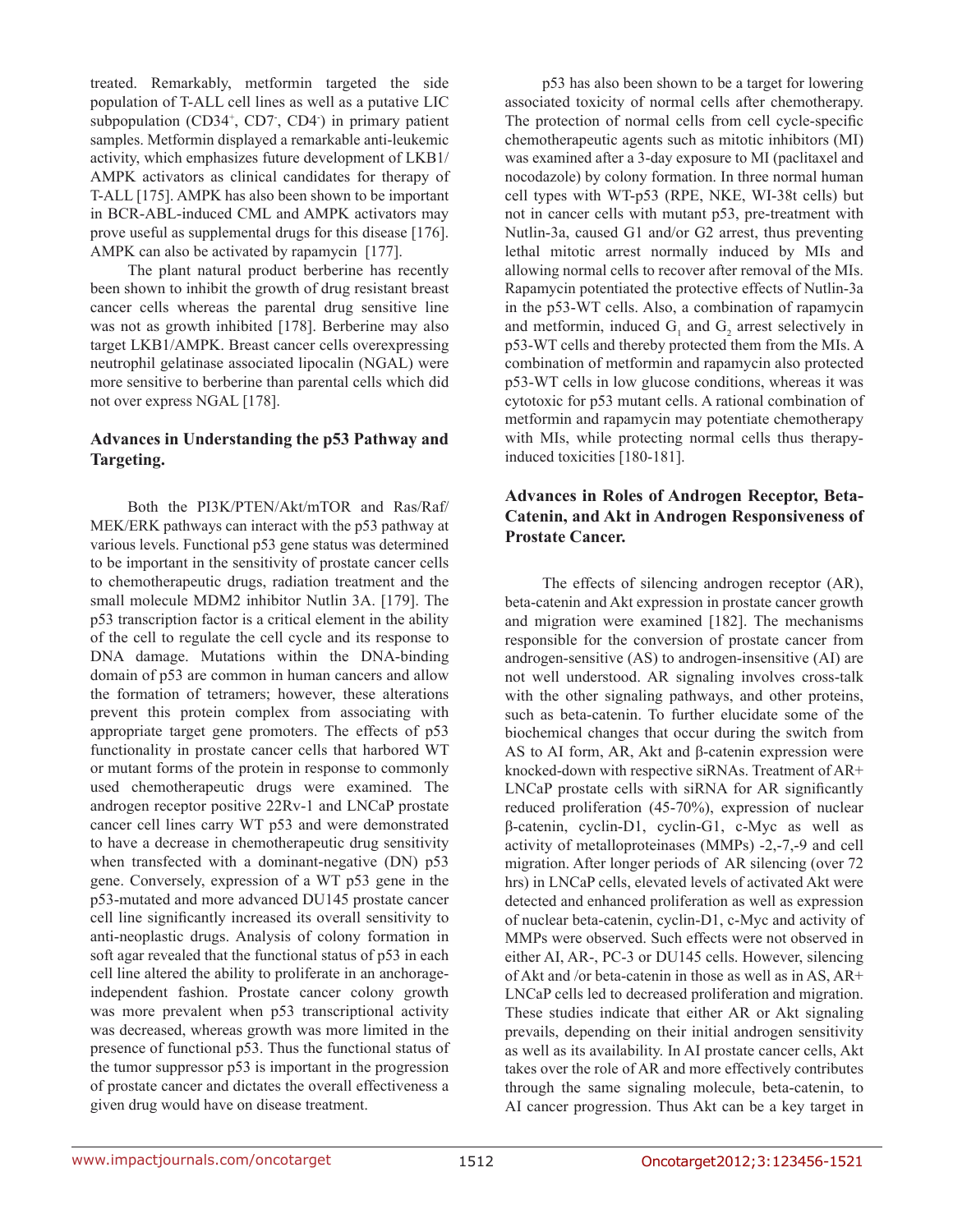prostate cancer.

#### **Advances in NO-Modified Drugs and Inhibitors.**

Recently the effect on nitric oxide (NO)-modified inhibitors and drugs has been examined in various cancer settings [183-185]. The NO-modified form of HIV protease inhibitor Saquinavir (Saq) is a potent antitumoral agent efficient against numerous tumor cell lines in vitro and in vivo. Saq-NO was determined to sensitize certain types of cells to tumor necrosis factorrelated apoptosis-inducing ligand (TRAIL)-mediated cell death. Saq-NO inhibited both the growth of LNCaP cells in vitro and in xenograft models. Suppression of tumor growth was accompanied with cell cycle arrest in  $G_0/G_1$ phase. Permanent abrogation of S6 phosphorylation was observed. Diminished S6 phosphorylation was associated with re-established sensitivity to TRAIL and reduction of X-linked inhibitor of apoptosis protein (XIAP). NO modification of Saq led to a new chemical entity with stronger and more pleiotropic antitumor activity than the parental drug.

The effects of the NO-modified anti-inflammatory drug (S,R)-3-phenyl-4,5-dihydro-5-isoxasole acetic acid (VGX-1027) named GIT-27NO or the NO-modified antiviral drug saquinavir (Saq) named Saq-NO were examined on colon cancer cell lines, murine CT26CL25 and human HCT116. Both agents suppressed the growth of colon cancer cells in vitro. The efficacy of the drugs was evaluated in vivo in BALB/c mice injected with CT26CL25 cells. Both agents suppressed reduced tumor volume in syngeneic BALB/c mice. However, their mechanisms of action were different as GIT-27NO released larger amounts of nitrite than Saq-NO in vitro and its antitumor action depended on the intracellular NO release. In contrast, Saq-NO released barely detectable amounts of NO and its antitumor action was NO-independent. Cotreatment with an NO-peroxynitrite scavenger revealed that GIT-27NO but not Saq-NO acts through peroxynitrite-mediated cell destruction. GIT-27NO predominately induced proapoptotic signals followed by caspase-dependent apoptosis. While Saq-NO blocked cell proliferation, changed their adhesive, migratory, and invasive properties, and decreased their metastatic potential in vivo. In conclusion, differences in NO release and oxidative stress generation between GIT-27NO and Saq-NO resulted in different mechanisms that resulted in cell death [186].

#### **Advances in Elucidating Role of NGAL in Cancer.**

Neutrophil gelatinase associated lipocalin (NGAL aka lipocalin-2 or siderocalin) has been shown to play diverse roles, from stabilizing matrix matalloproteinase (MMP-9) to combating bacterial infection by binding

bacterial siderophores and preventing bacterial iron sequestration to roles in cancer invasion, EMT, and metastasis [187]. NGAL is believed to play roles in promoting survival, growth, invasion and metastasis. In addition NGAL may also have roles in sequestration of iron resulting in cell survival and tumorigeneis. Upregulated NGAL expression in often upregulated in advanced tumors and is easily detected in urine. Clearly NGAL may represent an important marker for certain cancers.

Recently the role of NGAL in sensitivity to targeted therapy has been investigated in breast cancer cells. Ecotopic expression of NGAL does not increase the resistance of cancer cells to doxorubicin [188]. In contrast, ectopic expression of NGAL did alter the sensitivity of MCF-7 breast cancer cells to targeted therapy [178] MCF-7/NGAL were more sensitive to EGFR, Bcl-2 and calmodulin kinase inhibitors as well as the natural plant product berberine than MCF-7 cells infected with the empty retroviral vector pLXSN. These results are important as the expression of NGAL is often detected at elevated levels after chemotherapy [189]. Furthermore the expression of NGAL increases in more advanced cancers.

# **SUMMARY**

In this review, we have discussed some of the recent advances in targeting certain signal transduction pathways. Although there have been many advances in our understanding of other key pathways involved in cancer such as Wnt/beta-catenin [190], Notch [191] and hedgehog [192], we have primarily focused on the Ras/ Raf/MEK/ERK and PI3K/PTEN/Akt/mTOR pathways due to space considerations. Clearly as we learn more about these pathways, we find that they have not only complex interactions with other pathways, but the importance of genetics and biochemistry in the sensitivity and resistance to targeted therapy. Further elucidation of these and other signaling pathways may allow more effective therapies to be developed for cancer and other diseases.

# **ACKNOWLEDGMENTS**

ABD was supported in part by grants from the USAMRMC BC022276, the Intramural RECDA Award and the Italian Association for Cancer Research (AIRC). MC and GM were supported in part by grants from the Italian "Ministero dell'Istruzione, dell'Università e della Ricerca (Ministry forEducation, Universities and Research) – MIUR" PRIN 2008 and FIRB-MERIT (RBNE08YYBM). MC was also supported in part by a grant to the CNR from the Italian Ministry of Economy and Finance for the Project FaReBio di Qualità. LC was supported in part by MIUR-PRIN 2009. JDL and PL were supported in part by MNiSzW grants: K/ZDS/001003 and K/PBW/ 000561 from UJCM Krakow, Poland. ML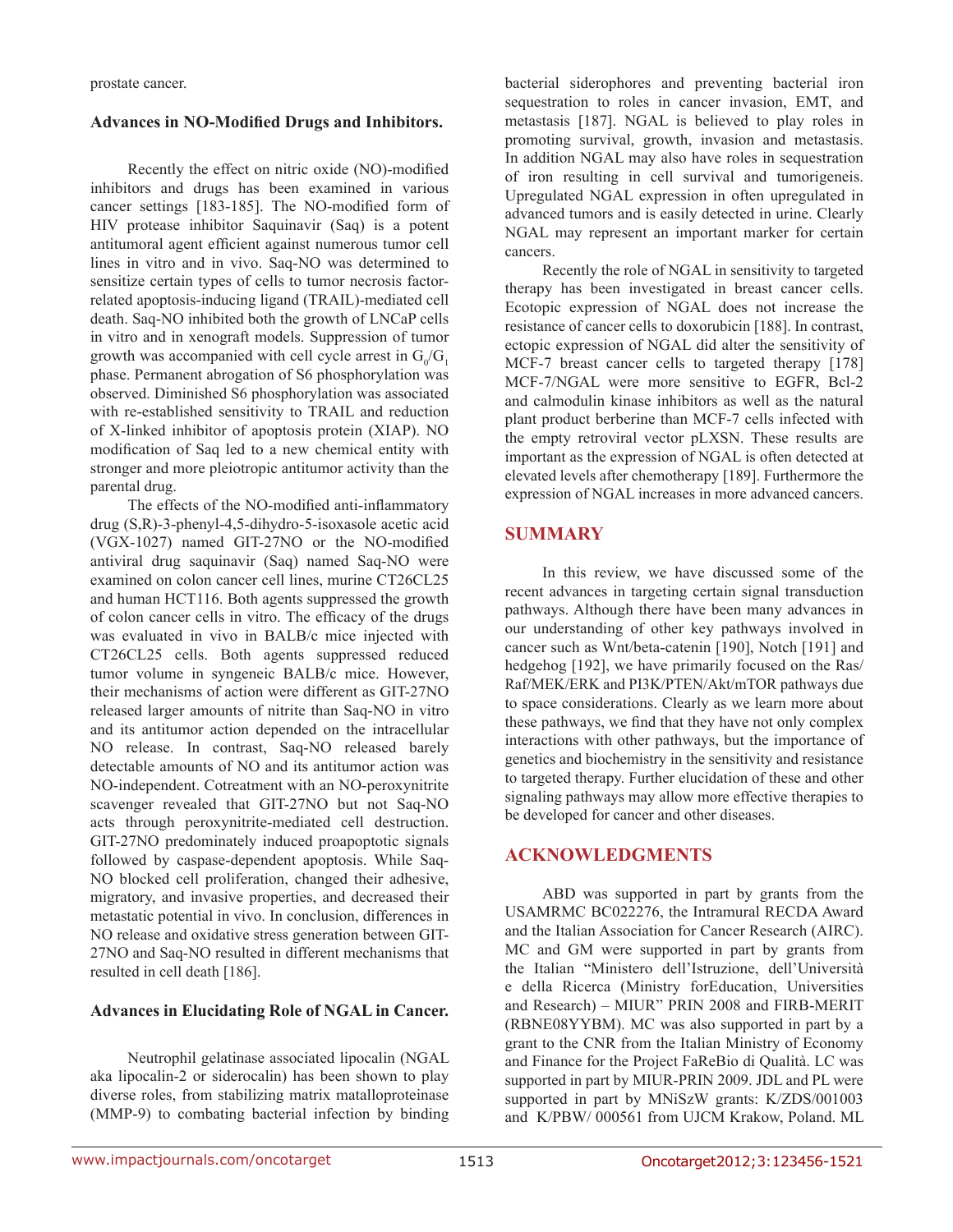was supported in part by a grant from the Italian Ministry of Health, Ricerca Finalizzata Stemness 2008 entitled "Molecular Determinants of Stemness and Mesenchymal Phenotype in Breast Cancer". AMM was supported in part by grants from: MIUR PRIN 2008 (2008THTNLC), and MIUR FIRB 2010 (RBAP10447J-003) and 2011 (RBAP11ZJFA\_001). MM was supported in part from the Italian Association for Cancer Research (AIRC), the Cariplo Foundation and the Italian Ministry of Health. AT was supported in part by grants from the Italian "Ministero dell'Istruzione, dell'Università e della Ricerca (Ministry for Education, University and Research) - MIUR - PRIN 2008 and grant from "Sapienza", University of Rome 2009-11.

## **REFERENCE**

- 1. McCubrey JA, Steelman LS, Chappell WH, Abrams SL, Montalto G, Cervello M, Nicoletti F, Fagone P, Malaponte G, Mazzarino MC, Candido S, Libra M, Basecke J, Mijatovic S, Maksimovic-Ivanic D, Milella M, et al. Mutations and deregulation of Ras/Raf/MEK/ERK and PI3K/PTEN/Akt/mTOR cascades which alter therapy response. Oncotarget. 2012; 3: 954-987.
- 2. McCubrey JA, Steelman LS, Chappell WH, Abrams SL, Franklin RA, Montalto G, Cervello M, Libra M, Candido S, Malaponte G, Mazzarino MC, Fagone P, Nicoletti F, Basecke J, Mijatovic S, Maksimovic-Ivanic D, et al. Ras/ Raf/MEK/ERK and PI3K/PTEN/Akt/mTOR Cascade Inhibitors: How Mutations Can Result in Therapy Resistance and How to Overcome Resistance. Oncotarget. 2012; 3:1068-1111.
- 3. Leonardi GC, Candido S, Carbone M, Raiti F, Colaianni V, Garozzo S, Cinà D, McCubrey JA, Libra M. BRAF mutations in papillary thyroid carcinoma and emerging targeted therapies. Mol Med Report. 2012; 6: 687-694.
- 4. Maira F, Catania A, Candido S, Russo AE, McCubrey JA, Libra M, Malaponte G, Fenga C. Molecular targeted therapy in melanoma: a way to reverse resistance to conventional drugs. Curr Drug Deliv. 2012; 9: 17-29.
- 5. Steelman LS, Franklin RA, Abrams SL, Chappell W, Kempf CR, Bäsecke J, Stivala F, Donia M, Fagone P, Nicoletti F, Libra M, Ruvolo P, Ruvolo V, Evangelisti C, Martelli AM, McCubrey JA. Roles of the Ras/Raf/MEK/ERK pathway in leukemia therapy. Leukemia. 2011; 25:1080-1094.
- 6. McCubrey JA, Steelman LS, Kempf CR, Chappell WH, Abrams SL, Stivala F, Malaponte G, Nicoletti F, Libra M, Bäsecke J, Maksimovic-Ivanic D, Mijatovic S, Montalto G, Cervello M, Cocco L, Martelli AM. Therapeutic resistance resulting from mutations in Raf/MEK/ERK and PI3K/ PTEN/Akt/mTOR signaling pathways. J Cell Physiol. 2011; 226: 2762-2781.
- 7. Steelman LS, Abrams SL, Shelton JG, Chappell WH, Bäsecke J, Stivala F, Donia M, Nicoletti F, Libra M, Martelli AM, McCubrey JA. Dominant roles of the Raf/

MEK/ERK pathway in cell cycle progression, prevention of apoptosis and sensitivity to chemotherapeutic drugs. Cell Cycle. 2010; 9: 1629-1638.

- 8. Barretina J, Caponigro G, Stransky N, Venkatesan K, Margolin AA, Kim S, Wilson CJ, Lehár J, Kryukov GV, Sonkin D, Reddy A, Liu M, Murray L, Berger MF, Monahan JE, Morais P, et al. The Cancer Cell Line Encyclopedia enables predictive modelling of anticancer drug sensitivity. Nature. 2012; 483: 603-607.
- 9. Garnett MJ, Edelman EJ, Heidorn SJ, Greenman CD, Dastur A, Lau KW, Greninger P, Thompson IR, Luo X, Soares J, Liu Q, Iorio F, Surdez D, Chen L, Milano RJ, Bignell GR, et al. Systematic identification of genomic markers of drug sensitivity in cancer cells. Nature. 2012; 483: 570-575.
- 10. Mathieu V, Pirker C, Schmidt WM, Spiegl-Kreinecker S, Lotsch D, Heffeter P, Hegedus B, Grusch M, Kiss R, Berger W. Aggressiveness of human melanoma xenograft models is promoted by aneuploidy-driven gene expression deregulation Oncotarget. 2012; 3: 399-413.
- 11. Nucera C, Lawler J, Hodin R, Parangi S. The BRAFV600E mutation: what is it really orchestrating in thyroid cancer?. Oncotarget. 2010; 1: 751-756.
- 12. Kriegl L, Vieth M, Kirchner T, Menssen A. Up-regulation of c-MYC and SIRT1 expression correlates with malignant transformation in the serrated route to colorectal cancer. Oncotarget. 2012; 3: 1182-1193.
- 13. Pacheco-Pinedo EC, Morrisey EE. Jul. Wnt and Kras signaling-dark siblings in lung cancer. Oncotarget. 2011; 2: 569-574.
- 14. Shih HJ, Chen HH, Chen YA, Wu MH, Liou GG, Chang WW, Chen L, Wang LH, Hsu HL. Targeting MCT-1 oncogene inhibits Shc pathway and xenograft tumorigenicity. Oncotarget. 2012; 3: 1401-1415.
- 15. Zhan F, Colla S, Wu X, Chen B, Stewart JP, Kuehl WM, Barlogie B, Shaughnessy JD Jr. CKS1B, overexpressed in aggressive disease, regulates multiple myeloma growth and survival through SKP2- and p27Kip1-dependent and -independent mechanisms. Blood. 2007; 109: 4995-5001.
- 16. Shi L, Wang S, Zangari M, Xu H, Cao TM, Xu C, Wu Y, Xiao F, Liu Y, Yang Y, Salama M, Li G, Tricot G, Zhan F. Over-expression of CKS1B activates both MEK/ERK and JAK/STAT3 signaling pathways and promotes myeloma cell drug-resistance. Oncotarget. 2010; 1: 22-33.
- 17. Abrams SL, Steelman LS, Shelton JG, Wong EW, Chappell WH, Bäsecke J, Stivala F, Donia M, Nicoletti F, Libra M, Martelli AM, McCubrey JA. The Raf/MEK/ERK pathway can govern drug resistance, apoptosis and sensitivity to targeted therapy. Cell Cycle. 2010; 9: 1781-1791.
- 18. Abrams SL, Steelman LS, Shelton JG, Chappell W, Bäsecke J, Stivala F, Donia M, Nicoletti F, Libra M, Martelli AM, McCubrey JA. Enhancing therapeutic efficacy by targeting non-oncogene addicted cells with combinations of signal transduction inhibitors and chemotherapy. Cell Cycle. 2010; 9: 1839-1846.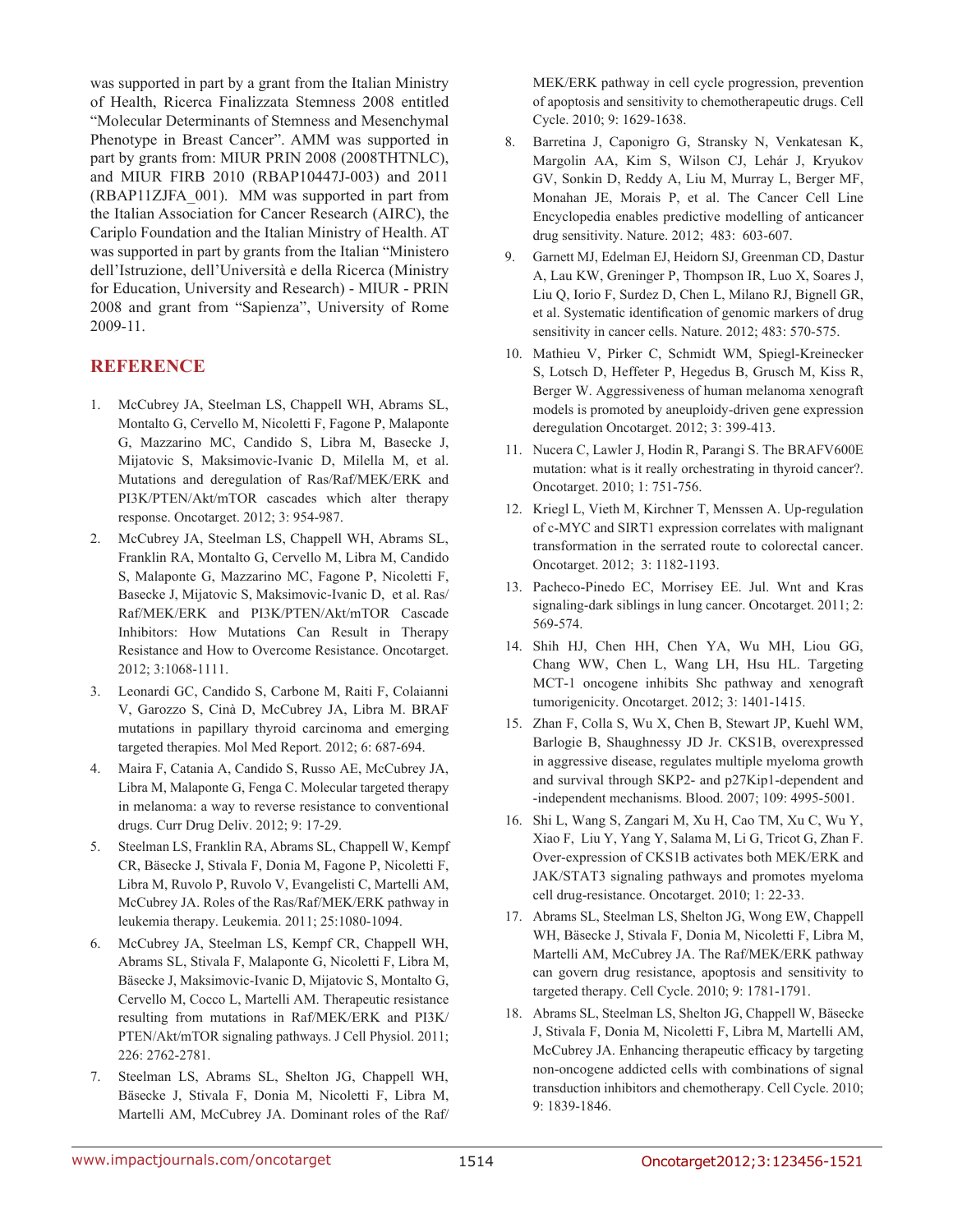- 19. Chappell WH, Steelman LS, Long JM, Kempf RC, Abrams SL, Franklin RA, Basecke J, Stivala F, Donia M, Fagone P, Malaponte G, Mazzarino MC, Nicoletti F, Libra M, Maksimovic-Ivanic D, Mijatovic S, et al. Ras/Raf/MEK/ ERK and PI3K/PTEN/Akt/mTOR inhibitors: rationale and importance to inhibiting these pathways in human health. Oncotarget. 2011; 2: 135-164.
- 20. Hou J, Lam F, Proud C, Wang S. Targeting Mnks for cancer therapy. Oncotarget. 2012; 3: 118-131.
- 21. Corcoran RB, Settleman J, Engelman JA. Potential therapeutic strategies to overcome acquired resistance to BRAF or MEK inhibitors in BRAF mutant cancers. Oncotarget. 2011; 2: 336-346.
- 22. Koomen JM, Smalley KS. Using quantitative proteomic analysis to understand genotype specific intrinsic drug resistance in melanoma. Oncotarget. 2011; 2: 329-335.
- 23. Demidenko ZN, McCubrey JA. Recent progress in targeting cancer. Aging. 2011; 3: 1154-1162.
- 24. Aizman E, Mor A, Levy A, George J, Kloog Y. Ras inhibition by FTS attenuates brain tumor growth in mice by direct antitumor activity and enhanced reactivity of cytotoxic lymphocytes. Oncotarget. 2012; 3: 144-157.
- 25. Cervello M, McCubrey JA, Cusimano A, Lampiasi N, Azzolina A, Montalto G. Targeted therapy for hepatocellular carcinoma: novel agents on the horizon. Oncotarget. 2012; 3: 236-260.
- 26. Cervello M, Bachvarov D, Lampiasi N, Cusimano A, Azzolina A, McCubrey JA, Montalto G. Molecular mechanisms of sorafenib action in liver cancer cells. Cell Cycle. 2012; 11: 2843-2855.
- 27. Singhal R, Kandel ES. The response to PAK1 inhibitor IPA3 distinguishes between cancer cells with mutations in BRAF and Ras Oncotarget. 2012; 3: 700-708.
- 28. Mashiach-Farkash E, Rak R, Elad-Sfadia G, Haklai R, Carmeli S, Kloog Y, Wolfson HJ, Computer-based identification of a novel LIMK1/2 inhibitor that synergizes with salirasib to destabilize the actin cytoskeleton. Oncotarget. 2012; 3: 629-639.
- 29. Siu A, Virtanen C, Jongstra J. PIM kinase isoform specific regulation of MIG6 expression and EGFR signaling in prostate cancer cells. Oncotarget. 2011; 2: 1134-1144.
- 30. Mancias JD, Kimmelman AC. Targeting autophagy addiction in cancer. Oncotarget. 2011; 2: 1302-1306.
- 31. Ricciardi MR, Scerpa MC, Bergamo P, Ciuffreda L, Petrucci MT, Chiaretti S, Tavolaro S, Mascolo MG, Abrams SL, Steelman LS, Tsao T, Marchetti A, Konopleva M, Del Bufalo D, Cognetti F, Foà R, et al. Therapeutic potential of MEK inhibition in acute myelogenous leukemia: rationale for "vertical" and "lateral" combination strategies. J Mol Med (Berl). 2012; 90: 1133-1144.
- 32. Lito P, Pratilas CA, Joseph EW, Tadi M, Halilovic E, Zubrowski M, Huang A, Wong WL, Callahan MK, Merghoub T, Wolchok JD, de Stanchina E, Chandarlapaty S, Poulikakos PI, Fagin JA, Rosen N. Relief of Profound

Feedback Inhibition of Mitogenic Signaling by RAF Inhibitors Attenuates Their Activity in BRAFV600E Melanomas. Cancer Cell. 2012; 22: 668-682.

- 33. Ciuffreda L, Di Sanza C, Cesta Incani U, Eramo A, Desideri M, Biagioni F, Passeri D, Falcone I, Sette G, Bergamo P, Anichini A, Sabapathy K, McCubrey JA, Ricciardi MR, Tafuri A, Blandino G, et al. The mitogen-activated protein kinase (MAPK) cascade controls phosphatase and tensin homolog (PTEN) expression through multiple mechanisms. J Mol Med (Berl). 2012; 90: 667-679.
- 34. Konopleva M, Milella M, Ruvolo P, Watts JC, Ricciardi MR, Korchin B, McQueen T, Bornmann W, Tsao T, Bergamo P, Mak DH, Chen W, McCubrey J, Tafuri A, Andreeff M. MEK inhibition enhances ABT-737-induced leukemia cell apoptosis via prevention of ERK-activated MCL-1 induction and modulation of MCL-1/BIM complex. Leukemia. 2012; 26: 778-787.
- 35. Rahmani M, Aust MM, Attkisson E, Williams DC Jr, Ferreira-Gonzalez A, Grant S. Dual inhibition of Bcl-2 and Bcl-xL strikingly enhances PI3K inhibition-induced apoptosis in human myeloid leukemia cells through a GSK3- and Bim-dependent mechanism. Cancer Res. 2012; In Press.
- 36. Zhang S, Li G, Ma X, Wang Y, Liu G, Feng L, Zhao Y, Zhang G, Wu Y, Ye X, Qin B, Lu J. Norcantharidin enhances ABT-737-induced apoptosis in hepatocellular carcinoma cells by transcriptional repression of Mcl-1. Cell Signal. 2012;9:1803-9
- 37. Mise J, Dembitz V, Banfic H, Visnjic D. Combined inhibition of PI3K and mTOR exerts synergistic antiproliferative effect, but diminishes differentiative properties of rapamycin in acute myeloid leukemia cells. Pathol Oncol Res. 2011;3:645-56
- 38. Leontovich AA, Zhang S, Quatraro C, Iankov I, Veroux PF, Gambino MW, Degnim A, McCubrey J, Ingle J, Galanis E, D'Assoro AB. Raf-1 oncogenic signaling is linked to activation of mesenchymal to epithelial transition pathway in metastatic breast cancer cells. Int J Oncol. 2012; 40: 1858-1864.
- 39. D'Assoro AB, Liu T, Quatraro C, Amato A, Opyrchal M, Leontovich A, Ikeda Y, Ohmine S, Lingle W, Suman V, Ecsedy J, Iankov I, Di Leonardo D, Ayers-Inglers J, Degnim D, Billadeau D, et al Oncogene 2013; In Press.
- 40. Sander S, Rajewsky K. Burkitt lymphomagenesis linked to MYC plus PI3K in germinal center B cells. Oncotarget. 2012; 3: 1066-1067.
- 41. Alinari L, Christian B, Baiocchi RA. Novel targeted therapies for mantle cell lymphoma. Oncotarget. 2012; 3: 203-211.
- 42. Antico Arciuch VG. Russo MA. Dima M. Kang KS. Dasrath F. Liao XH. Refetoff S. Montagna C. Di Cristofano A. Thyrocyte-specific inactivation of p53 and Pten results in anaplastic thyroid carcinomas faithfully recapitulating human tumors. Oncotarget. 2011; 2: 1109-1126.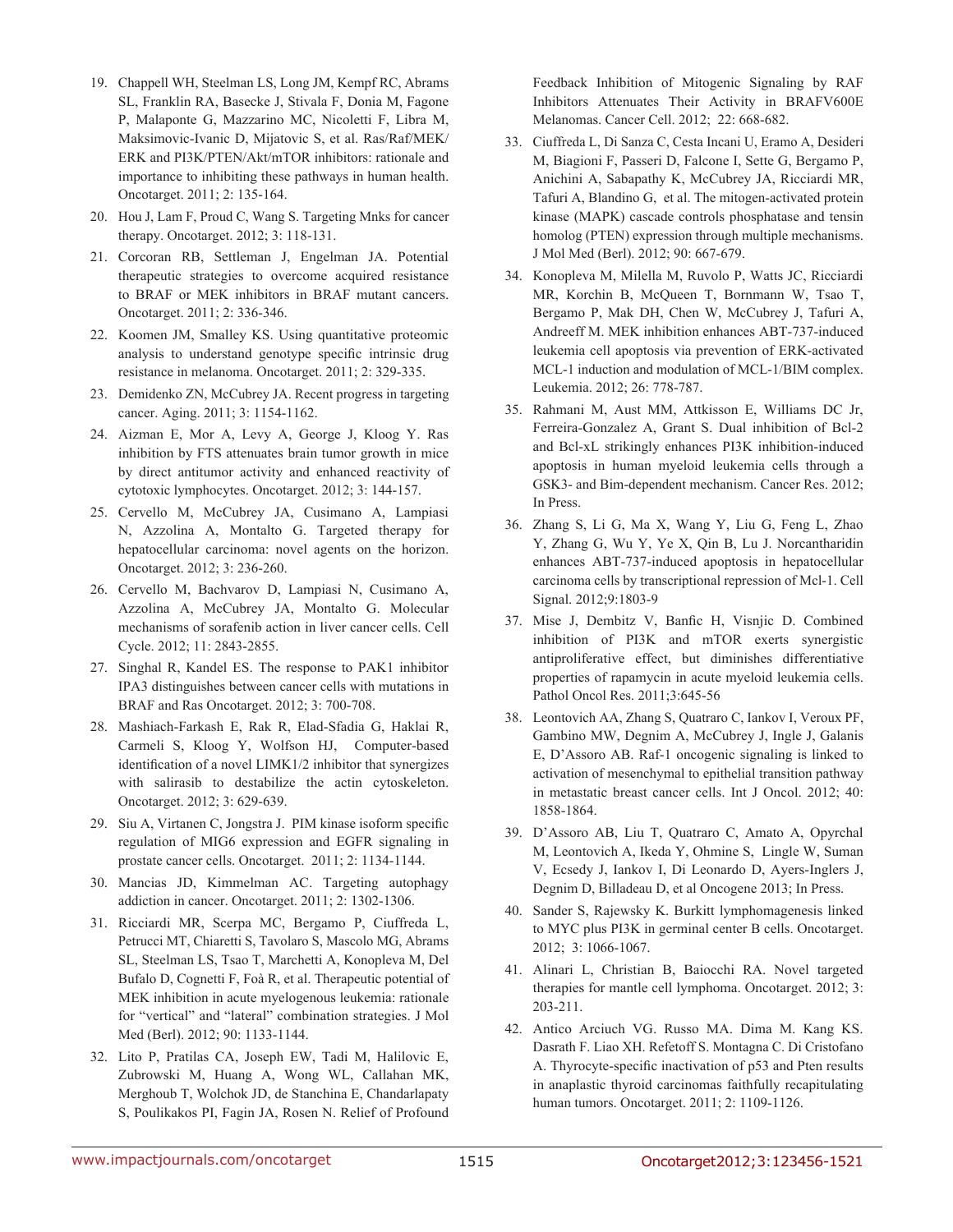- 43. Weber GL, Parat MO, Binder ZA, Gallia GL, Riggins GJ. Abrogation of PIK3CA or PIK3R1 reduces proliferation, migration, and invasion in glioblastoma multiforme cells. Oncotarget. 2011; 2: 833-849.
- 44. Dbouk HA, Backer JM. A beta version of life: p110beta takes center stage. Oncotarget. 2010; 1: 729-733.
- 45. Burger JA, Hoellenriegel J. Phosphoinositide 3'-kinase delta: turning off BCR signaling in Chronic Lymphocytic Leukemia. Oncotarget. 2011; 2: 737-738.
- 46. Adams JR, Schachter N, Liu JC, Zacksenhaus E, Egan SE. Elevated PI3K signaling drives multiple breast cancer subtypes. Oncotarget. 2011; 2: 435-447.
- 47. Agoulnik IU, Hodgson MC, Bowden WA. Ittmann MM. INPP4B: the new kid on the PI3K block. Oncotarget. 2011; 2: 321-328.
- 48. Guirouilh-Barbat JK, Wilhelm T, Lopez BS. AKT1/BRCA1 in the control of homologous recombination and genetic stability: the missing link between hereditary and sporadic breast cancers. Oncotarget. 2010; 1: 691-699.
- 49. Martelli AM, Chiarini F, Evangelisti C, Grimaldi C, Ognibene A, Manzoli L, Billi AM, McCubrey JA. The phosphatidylinositol 3-kinase/AKT/mammalian target of rapamycin signaling network and the control of normal myelopoiesis. Histol Histopathol. 2010; 25: 669-680.
- 50. Martelli AM, Evangelisti C, Chiarini F, Grimaldi C, Cappellini A, Ognibene A, McCubrey JA. The emerging role of the phosphatidylinositol 3-kinase/Akt/mammalian target of rapamycin signaling network in normal myelopoiesis and leukemogenesis. Biochim Biophys Acta. 2010; 1803: 991-1002.
- 51. Martelli AM, Evangelisti C, Chiarini F, McCubrey JA. The phosphatidylinositol 3-kinase/Akt/mTOR signaling network as a therapeutic target in acute myelogenous leukemia patients. Oncotarget. 2010; 1: 89-103.
- 52. Sokolosky ML, Stadelman KM, Chappell WH, Abrams SL, Martelli AM, Stivala F, Libra M, Nicoletti F, Drobot LB, Franklin RA, Steelman LS, McCubrey JA. Involvement of Akt-1 and mTOR in sensitivity of breast cancer to targeted therapy. Oncotarget. 2011; 2: 538-550.
- 53. Taylor JR, Lehmann BD, Chappell WH, Abrams SL, Steelman LS, McCubrey JA. Cooperative effects of Akt-1 and Raf-1 on the induction of cellular senescence in doxorubicin or tamoxifen treated breast cancer cells. Oncotarget. 2011; 2: 610-626.
- 54. Hafsi S, Pezzino FM, Candido S, Ligresti G, Spandidos DA, Soua Z, McCubrey JA, Travali S, Libra M. Gene alterations in the PI3K/PTEN/AKT pathway as a mechanism of drugresistance Int J Oncol. 2012; 40: 639-644.
- 55. Steelman LS, Navolanic P, Chappell WH, Abrams SL, Wong EW, Martelli AM, Cocco L, Stivala F, Libra M, Nicoletti F, Drobot LB, Franklin RA, McCubrey JA. Involvement of Akt and mTOR in chemotherapeutic- and hormonal-based drug resistance and response to radiation in breast cancer cells. Cell Cycle. 2011; 10: 3003-3015.
- 56. Martelli AM, Evangelisti C, Chappell W, Abrams SL, Bäsecke J, Stivala F, Donia M, Fagone P, Nicoletti F, Libra M, Ruvolo V, Ruvolo P, Kempf CR, Steelman LS, McCubrey JA. Targeting the translational apparatus to improve leukemia therapy: roles of the PI3K/PTEN/Akt/ mTOR pathway. Leukemia. 2011; 25:1064-1079.
- 57. Steelman LS, Chappell WH, Abrams SL, Kempf RC, Long J, Laidler P, Mijatovic S, Maksimovic-Ivanic D, Stivala F, Mazzarino MC, Donia M, Fagone P, Malaponte G, Nicoletti F, Libra M, Milella M, et al. Roles of the Raf/MEK/ERK and PI3K/PTEN/Akt/mTOR pathways in controlling growth and sensitivity to therapy-implications for cancer and aging. Aging. 2011; 3:192-222.
- 58. Hart JR. Vogt PK. Phosphorylation of AKT: a mutational analysis. Oncotarget. 2011; 2:467-476.
- 59. Zawel L. P3Kalpha: a driver of tumor metastasis?. Oncotarget. 2010; 1: 315-316.
- 60. Schmidt-Kittler O, Zhu J, Yang J, Liu G, Hendricks W, Lengauer C, Gabelli SB, Kinzler KW, Vogelstein B, Huso DL, Zhou S. PI3Kalpha inhibitors that inhibit metastasis. Oncotarget. 2010; 1: 339-348.
- 61. Garrett JT, Chakrabarty A, Arteaga CL. Will PI3K pathway inhibitors be effective as single agents in patients with cancer?. Oncotarget. 2011; 2: 1314-1321.
- 62. Sacco A, Roccaro A. Ghobrial IM. Role of dual PI3/Akt and mTOR inhibition in Waldenstrom's Macroglobulinemia. Oncotarget. 2010; 1: 578-582.
- 63. Chiarini F, Evangelisti C, Buontempo F, Bressanin D, Fini M, Cocco L, Cappellini A, McCubrey JA, Martelli AM. Dual Inhibition of phosphatidylinositol 3-kinase and mammalian target of rapamycin: a therapeutic strategy for acute leukemias. Curr Cancer Drug Targets. 2012; In Press.
- 64. Chiarini F, Grimaldi C, Ricci F, Tazzari PL, Evangelisti C, Ognibene A, Battistelli M, Falcieri E, Melchionda F, Pession A, Pagliaro P, McCubrey JA, Martelli AM. Activity of the novel dual phosphatidylinositol 3-kinase/mammalian target of rapamycin inhibitor NVP-BEZ235 against T-cell acute lymphoblastic leukemia. Cancer Res. 2010; 70: 8097- 8107.
- 65. Venkannagari S, Fiskus W, Peth K, Atadja P, Hidalgo M, Maitra A, Bhalla KN. Superior efficacy of co-treatment with dual PI3K/mTOR inhibitor NVP-BEZ235 and panhistone deacetylase inhibitor against human pancreatic cancer. Oncotarget. 2012; 3: 1416-1427.
- 66. Simioni C, Neri LM, Tabellini G, Ricci F, Bressanin D, Chiarini F, Evangelisti C, Cani A, Tazzari PL, Melchionda F, Pagliaro P, Pession A, McCubrey JA, Capitani S, Martelli AM. Cytotoxic activity of the novel Akt inhibitor, MK-2206, in T-cell acute lymphoblastic leukemia. Leukemia. 2012; 26: 2336-2342.
- 67. Rosner M, Hengstschlager M. mTOR protein localization is cell cycle-regulated. Cell Cycle. 2011; 10: 3608-3610.
- 68. Jiang Y. mTOR goes to the nucleus. Cell Cycle. 2010; 9: 868.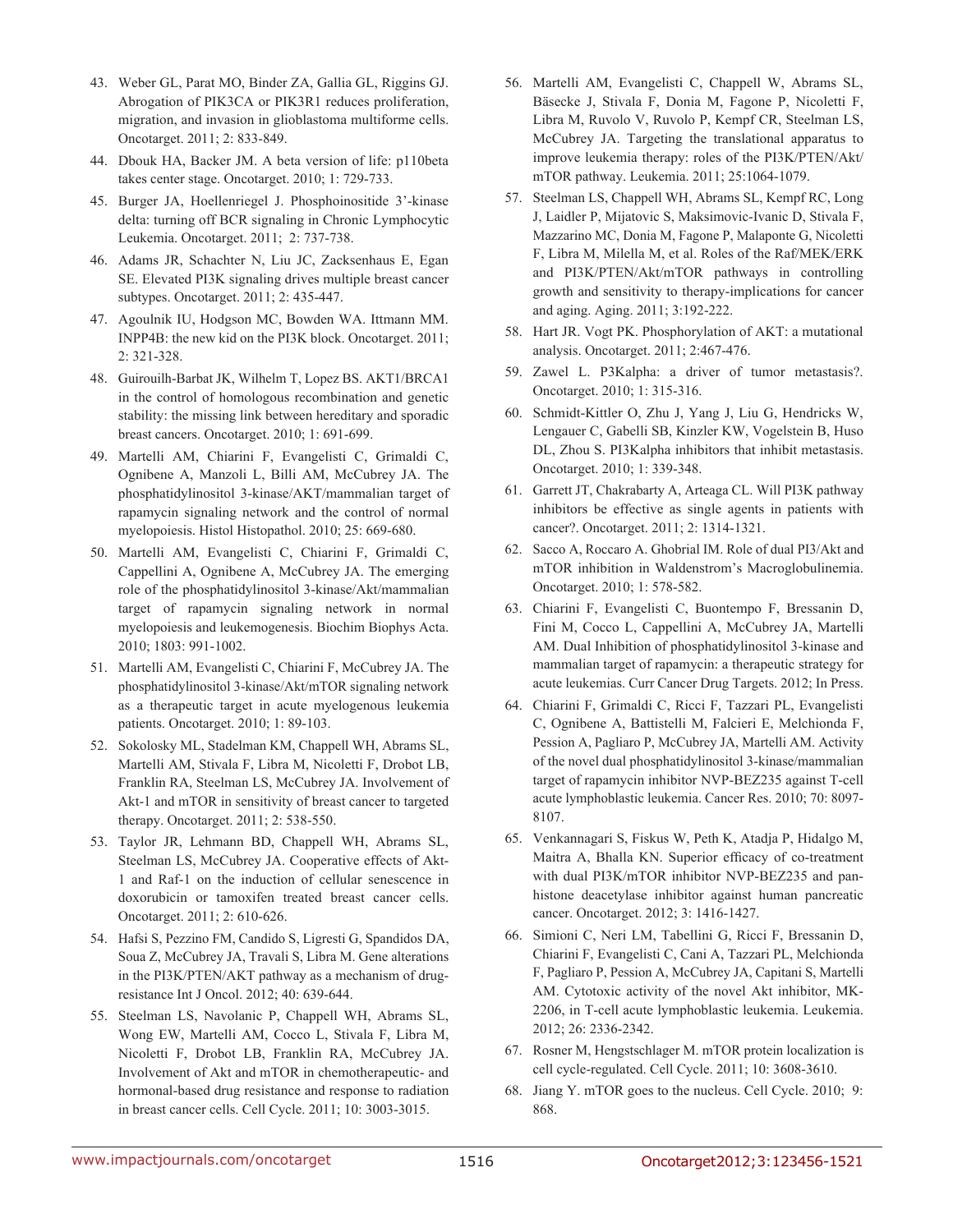- 69 Huang Y. Ratovitski EA. Phospho-[Greek capital Delta] Np63alpha/Rpn13-dependent regulation of LKB1 degradation modulates autophagy in cancer cells. Aging. 2010; 2: 959-968.
- 70. Panieri E, Toietta G, Mele M, Labate V, Ranieri SC, Fusco S, Tesori V, Antonini A, Maulucci G, De Spirito M, Galeotti T, Pani G. Nutrient withdrawal rescues growth factor-deprived cells from mTOR-dependent damage. Aging. 2010; 2: 487-503.
- 71. Lisse TS, Hewison M. Vitamin D: a new player in the world of mTOR signaling. Cell Cycle. 2011; 10: 1888-1889.
- 72. Blagosklonny MV. Calorie restriction: decelerating mTORdriven aging from cells to organisms (including humans). Cell Cycle. 2010; 9: 683-638.
- 73. Rodriguez A. Catalan V. Gomez-Ambrosi J. Fruhbeck G. Aquaglyceroporins serve as metabolic gateways in adiposity and insulin resistance control. Cell Cycle. 2011; 10: 1548-1556.
- 74. Habib SL. Tuberin and mTOR, a key apoptotic pathway in diabetes. Cell Cycle. 2011; 10: 2237-2238.
- 75. Blagosklonny MV. Once again on rapamycin-induced insulin resistance and longevity: despite of or owing to. Aging. 2012; 4: 350-358.
- 76. Zeng LH, McDaniel S, Rensing NR, Wong M. Regulation of cell death and epileptogenesis by the mammalian target of rapamycin (mTOR): a double-edged sword? Cell Cycle. 2010; 9: 2281-2285.
- 77. D'Arcangelo G. Rapamycin treatment suppresses epileptogenic activity in conditional Pten knockout mice. Cell Cycle. 2010; 9: 2487-2488.
- 78. Conn CS, Qian SB. mTOR signaling in protein homeostasis: less is more?. Cell Cycle. 2011; 10: 1940-1947.
- 79. Tsang CK, Liu H, Zheng XF. mTOR binds to the promoters of RNA polymerase I- and III-transcribed genes. Cell Cycle. 2010; 9: 953-957.
- 80. Kantidakis T, White RJ. A feedback loop between mTOR and tRNA expression?. Cell Cycle. 2010; 9: 2934-2935.
- 81. Dalvai M, Schubart K, Besson A, Matthias P. Oct1 is required for mTOR-induced G1 cell cycle arrest via the control of p27(Kip1) expression. Cell Cycle. 2010; 9: 3933- 3944.
- 82. Salmond RJ, Zamoyska R. How does the mammalian target of rapamycin (mTOR) influence CD8 T cell differentiation? Cell Cycle. 2010; 9: 2952-2957.
- 83. Rao RR, Li Q, Shrikant PA. Fine-tuning CD8(+) T cell functional responses: mTOR acts as a rheostat for regulating CD8(+) T cell proliferation, survival and differentiation? Cell Cycle. 2010; 9: 2996-3001.
- 84. Woods TC. Regulation of cell migration by mTOR is mediated through changes in p27Kip1 phosphorylation. Cell Cycle. 2010; 9: 2057-2058.
- 85. Godlewski J, Bronisz A, Nowicki MO, Chiocca EA, Lawler S. microRNA-451: A conditional switch controlling

glioma cell proliferation and migration. Cell Cycle. 2010; 9: 2742-2748.

- 86. Adhikari D, Liu K. mTOR signaling in the control of activation of primordial follicles. Cell Cycle. 2010; 9: 1673- 1674.
- 87. Rodriguez-Jimenez FJ, Moreno-Manzano V, Mateos-Gregorio P, Royo I, Erceg S, Murguia JR, Sanchez-Puelles JM. FM19G11: A new modulator of HIF that links mTOR activation with the DNA damage checkpoint pathways. Cell Cycle. 2010; 9: 2803-2813.
- 88. Halicka HD, Zhao H, Li J, Traganos F, Zhang S, Lee M, Darzynkiewicz Z. Genome protective effect of metformin as revealed by reduced level of constitutive DNA damage signaling. Aging. 2011; 3:1028-1038.
- 89. Leontieva OV, Blagosklonny MV. DNA damaging agents and p53 do not cause senescence in quiescent cells, while consecutive re-activation of mTOR is associated with conversion to senescence. Aging. 2010; 2: 924-935.
- 90. Serrano M. Shifting senescence into quiescence by turning up p53. Cell Cycle. 2010; 9: 4256-4257.
- 91. Romanov VS, Abramova MV, Svetlikova SB, Bykova TV, Zubova SG, Aksenov ND, Fornace AJ Jr, Pospelova TV, Pospelov VA. p21(Waf1) is required for cellular senescence but not for cell cycle arrest induced by the HDAC inhibitor sodium butyrate. Cell Cycle. 2010; 9: 3945-3955.
- 92. Dulic V. Be quiet and you'll keep young: does mTOR underlie p53 action in protecting against senescence by favoring quiescence? Aging. 2011; 3: 3-4.
- 93. Wang C, Maddick M, Miwa S, Jurk D, Czapiewski R, Saretzki G, Langie SA, Godschalk RW, Cameron K, von Zglinicki T. Adult-onset, short-term dietary restriction reduces cell senescence in mice. Aging. 2010; 2: 555-566.
- 94. Darzynkiewicz Z. Another "Janus paradox" of p53: induction of cell senescence versus quiescence. Aging. 2010; 2: 329-330.
- 95. Schug TT. mTOR favors senescence over quiescence in p53-arrested cells. Aging. 2010; 2: 327-328.
- 96. Martins I, Galluzzi L, Kroemer G. Hormesis, cell death and aging. Aging. 2011; 3: 821-828.
- 97. Galluzzi L, Kepp O, Kroemer G. Aging. TP53 and MTOR crosstalk to regulate cellular senescence. 2010; 2: 535-537.
- 98. Iglesias-Bartolome R, Gutkind SJ. Exploiting the mTOR paradox for disease prevention. Oncotarget. 2012; 3: 1061- 1063.
- 99. Chao SK, Horwitz SB, McDaid HM. Insights into 4E-BP1 and p53 mediated regulation of accelerated cell senescence. Oncotarget. 2011; 2: 89-98.
- 100. Fabrizio P, Wei M. Conserved role of medium acidification in chronological senescence of yeast and mammalian cells. Aging. 2011; 3: 1127-1129.
- 101. Leontieva O, Blagosklonny MV. Yeast-like chronological senescence in mammalian cells: phenomenon, mechanism and pharmacological suppression. Aging. 2011; 3: 1078-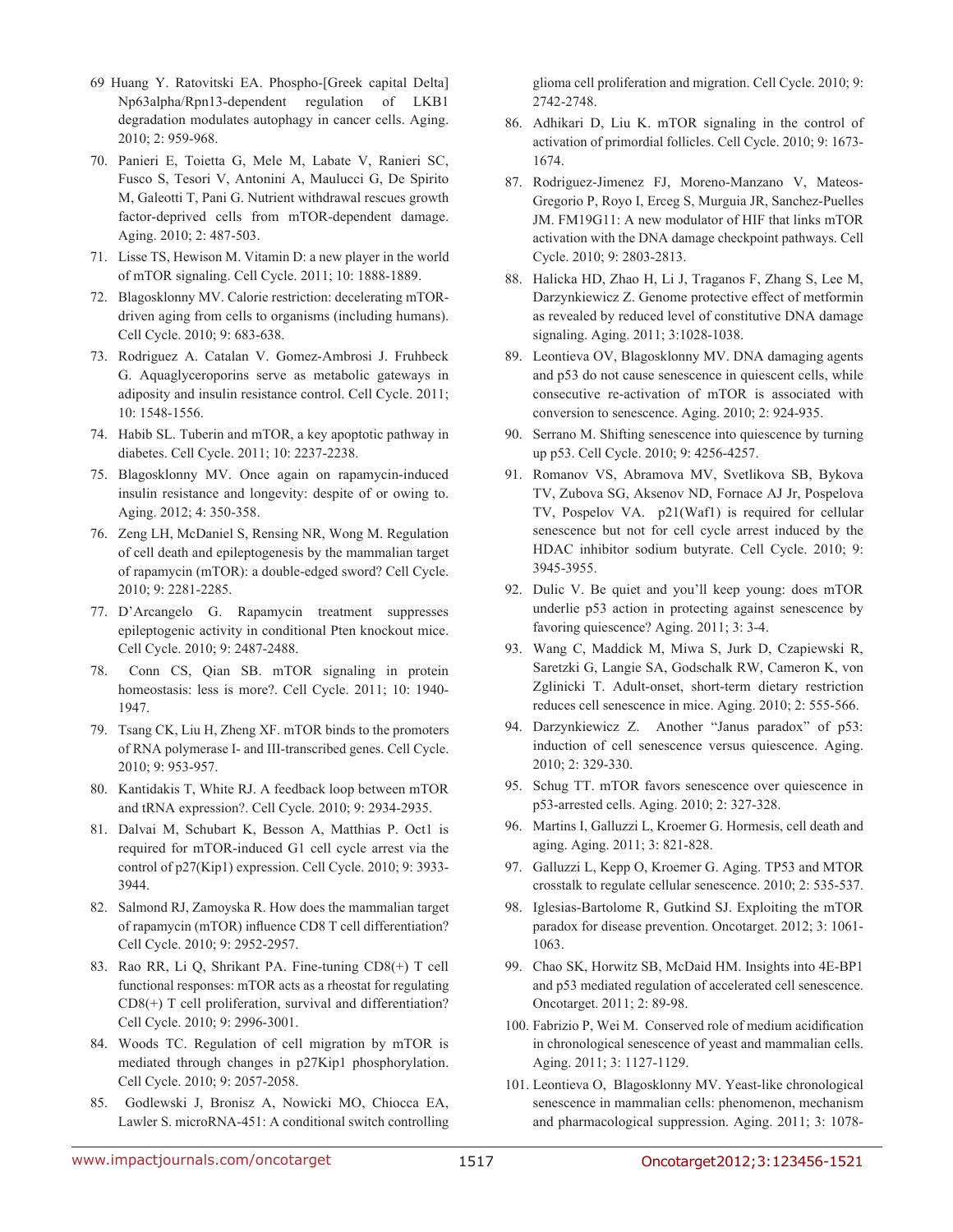1091.

- 102. Blagosklonny MV. Cell cycle arrest is not senescence. Aging. 2011; 3: 94-101.
- 103. Dulic V. Be quiet and you'll keep young: does mTOR underlie p53 action in protecting against senescence by favoring quiescence?. Aging. 2011; 3: 3-4.
- 104. Lane DP, Verma C, Fang CC. The p53 inducing drug dosage may determine quiescence or senescence. Aging. 2010; 2: 748.
- 105. Wang C, Maddick M, Miwa S, Jurk D, Czapiewski R, Saretzki G, Langie SA, Godschalk RW, Cameron K, von Zglinicki T. Adult-onset, short-term dietary restriction reduces cell senescence in mice. Aging. 2010; 2: 555-566.
- 106. Korotchkina LG, Leontieva OV, Bukreeva EI, Demidenko ZN, Gudkov AV, Blagosklonny MV. The choice between p53-induced senescence and quiescence is determined in part by the mTOR pathway. Aging. 2010; 2: 393-414.
- 107. Maki CG. Decision-making by p53 and mTOR. Aging. 2010; 2: 324-326.
- 108. Menendez JA, Cufi S, Oliveras-Ferraros C, Vellon L, Joven J, Vazquez-Martin A. Aging. 2011; 3: 348-362.
- 109. Zhao C, Vollrath D. mTOR pathway activation in agerelated retinal disease. Aging. 2011; 3: 346-347.
- 110. Williamson DL. Normalizing a hyperactive mTOR initiates muscle growth during obesity. Aging. 2011; 3: 83-84.
- 111. Kofman AE, McGraw MR, Payne CJ. Rapamycin increases oxidative stress response gene expression in adult stem cells. Aging. 2012; 4: 279-289.
- 112. Sahin M. Eph receptor and mTOR pathway crosstalk: implications for cancer. Cell Cycle. 2010; 9: 2053-2054.
- 113. Gruppuso PA, Boylan JM, Sanders JA. The physiology and pathophysiology of rapamycin resistance: implications for cancer. Cell Cycle. 2011; 10: 1050-1058.
- 114. Blagosklonny MV. Why the disposable soma theory cannot explain why women live longer and why we age. Aging. 2010; 2: 884-887.
- 115. Wesierska-Gadek J. mTOR and its link to the picture of Dorian Gray - re-activation of mTOR promotes aging. Aging. 2010; 2: 892-893.
- 116. Zhao C, Vollrath D. mTOR pathway activation in agerelated retinal disease. Aging. 2011; 3: 346-347.
- 117. Passos JF, Zglinicki Tv. Mitochondrial dysfunction and cell senescence--skin deep into mammalian aging. Aging. 2012; 4: 74-75.
- 118. Blagosklonny MV. Why men age faster but reproduce longer than women: mTOR and evolutionary perspectives. Aging. 2010; 2: 265-273.
- 119. Blagosklonny MV. Why human lifespan is rapidly increasing: solving "longevity riddle" with "revealed-slowaging" hypothesis. Aging. 2010; 2: 177-182.
- 120. Blagosklonny MV. Rapamycin and quasi-programmed aging: four years later. Cell Cycle. 2010; 9: 1859-1862.
- 121. Blagosklonny MV. Increasing healthy lifespan by suppressing aging in our lifetime: preliminary proposal. Cell Cycle. 2010; 9: 4788-4794.
- 122. Pani G. From growing to secreting: new roles for mTOR in aging cells. Cell Cycle. 2011; 10: 2450-2453.
- 123. Vigneron A. Vousden KH. p53, ROS and senescence in the control of aging. Aging. 2010; 2: 471-474.
- 124. Pani G. P66SHC and ageing: ROS and TOR?. Aging. 2010; 2: 514-518.
- 125. Goldberg AA, Kyryakov P, Bourque SD, Titorenko VI. Xenohormetic, hormetic and cytostatic selective forces driving longevity at the ecosystemic level. Aging. 2010; 2: 461-470.
- 126. Goldberg AA, Richard VR, Kyryakov P, Bourque SD, Beach A, Burstein MT, Glebov A, Koupaki O, Boukh-Viner T, Gregg C, Juneau M, English AM, Thomas DY. Titorenko VI. Chemical genetic screen identifies lithocholic acid as an anti-aging compound that extends yeast chronological life span in a TOR-independent manner, by modulating housekeeping longevity assurance processes. Aging. 2010; 2: 393-414.
- 127. Blagosklonny MV. Tumor suppression by p53 without apoptosis and senescence: conundrum or rapalog-like gerosuppression?. Aging. 2012; 4: 450-455.
- 128. Komarova EA, Antoch MP, Novototskaya LR, Chernova OB, Paszkiewicz G, Leontieva OV, Blagosklonny MV, Gudkov AV. Rapamycin extends lifespan and delays tumorigenesis in heterozygous p53+/- mice. Aging. 2012; 4: 709-714.
- 129. Comas M, Toshkov I, Kuropatwinski KK, Chernova OB, Polinsky A, Blagosklonny MV, Gudkov AV, Antoch MP. New nanoformulation of rapamycin Rapatar extends lifespan in homozygous p53-/- mice by delaying carcinogenesis. Aging. 2012; 4: 715-722.
- 130. Blagosklonny MV. Cell cycle arrest is not yet senescence, which is not just cell cycle arrest: terminology for TORdriven aging. Aging. 2012; 4: 159-165.
- 131. Driscoll MK, Albanese JL, Xiong ZM, Mailman M, Losert W, Cao K. Automated image analysis of nuclear shape: what can we learn from a prematurely aged cell?. Aging. 2012; 4: 119-132.
- 132. Blagosklonny MV. Molecular damage in cancer: an argument for mTOR-driven aging. Aging. 2011; 3: 1130- 1141.
- 133. Blagosklonny MV. Progeria, rapamycin and normal aging: recent breakthrough. Aging. 2011; 3: 685-691.
- 134. Blagosklonny MV. Hormesis does not make sense except in the light of TOR-driven aging. Aging. 2011; 3: 1051-1062.
- 135. Shang YC, Chong ZZ, Wang S, Maiese K. Prevention of beta-amyloid degeneration of microglia by erythropoietin depends on Wnt1, the PI 3-K/mTOR pathway, Bad, and Bcl-xL Aging. 2012; 4: 187-201.
- 136. Santini E, Valjent E, Fisone G. mTORC1 signaling in Parkinson's disease and L-DOPA-induced dyskinesia: A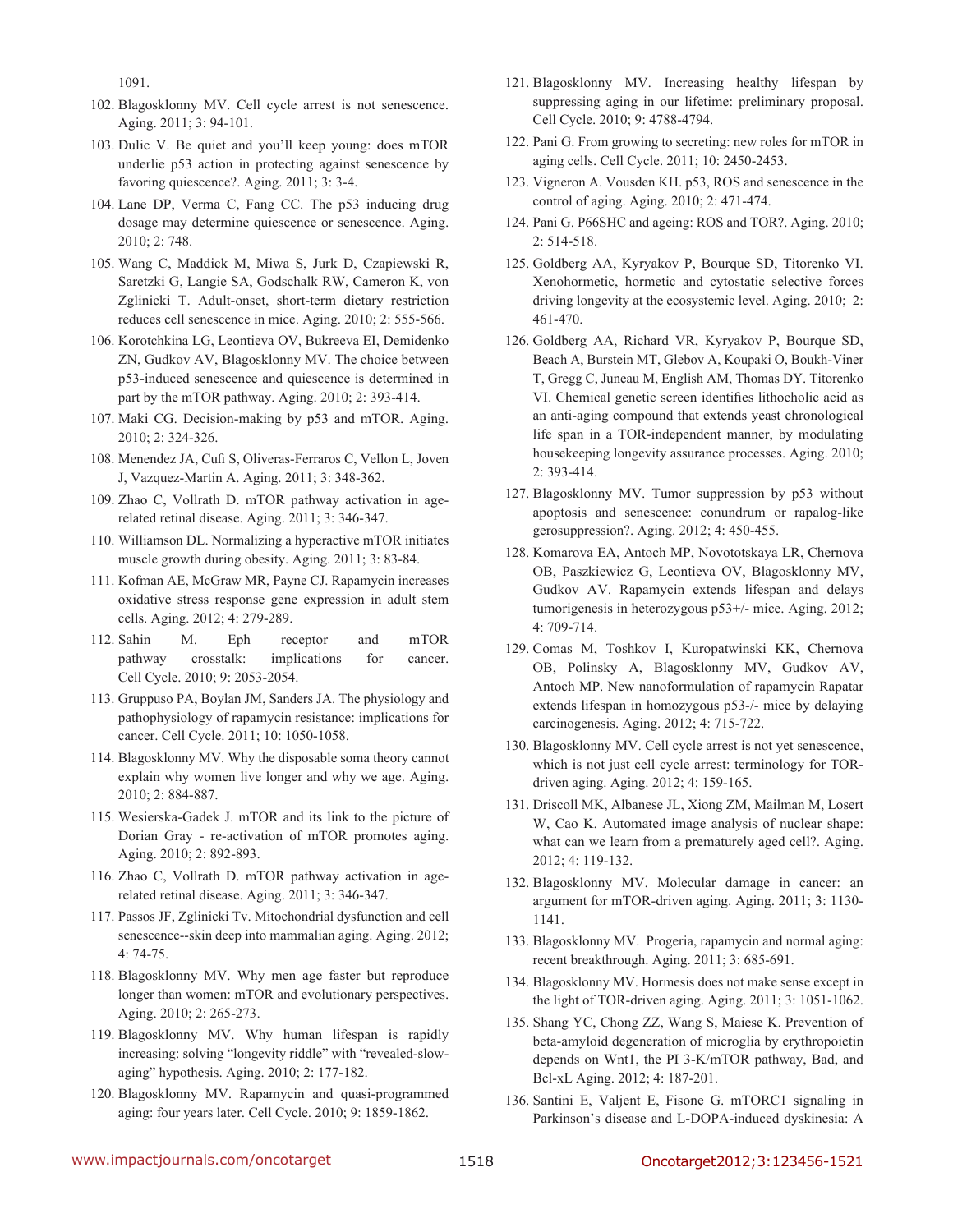sensitized matter. Cell Cycle. 2010; 9: 2713-2718.

- 137. Levine AJ. Harris CR. Puzio-Kuter AM. The Interfaces Between Signal Transduction Pathways: IGF-1/mTor, p53 and the Parkinson Disease Pathway. Oncotarget. 2012; 3: 1301-1307.
- 138. Rambold AS, Lippincott-Schwartz J. Starved cells use mitochondria for autophagosome biogenesis. Cell Cycle. 2010; 9: 3633-3634.
- 139. Wu JJ, Quijano C, Wang J, Finkel T. Metabolism meets autophagy. Cell Cycle. 2010; 9: 4780-4781.
- 140. Ciavarra G, Zacksenhaus E. Multiple pathways counteract cell death induced by RB1 loss: implications for cancer. Cell Cycle. 2011; 10: 1533-1539.
- 141. Castello-Cros R, Bonuccelli G, Molchansky A, Capozza F, Witkiewicz AK, Birbe RC, Howell A, Pestell RG, Whitaker-Menezes D, Sotgia F, Lisanti MP. Matrix remodeling stimulates stromal autophagy, "fueling" cancer cell mitochondrial metabolism and metastasis. Cell Cycle. 2011; 10: 2021-2034.
- 142. Martinez-Outschoorn UE, Pavlides S, Whitaker-Menezes D, Daumer KM, Milliman JN. Chiavarina B, Migneco G, Witkiewicz AK, Martinez-Cantarin MP, Flomenberg N, Howell A, Pestell RG, Lisanti MP, Sotgia F. Tumor cells induce the cancer associated fibroblast phenotype via caveolin-1 degradation: implications for breast cancer and DCIS therapy with autophagy inhibitors. Cell Cycle. 2010; 9: 2423-2433.
- 143. Iozzo RV. Autophagic tumor stroma: a biofuel for cancer growth. Cell Cycle. 2011; 10: 3231-3232.
- 144. Richardson AD, Scott DA. Reversing the Warburg effect through stromal autophagy. Cell Cycle. 2011; 10: 2830- 2831.
- 145. Korkaya H, Wicha MS. Inflammation and autophagy conspire to promote tumor growth. Cell Cycle. 2011; 10: 2623-2624.
- 146. Martinez-Outschoorn UE, Whitaker-Menezes D, Pavlides S, Chiavarina B, Bonuccelli G, Casey T, Tsirigos A, Migneco G, Witkiewicz A, Balliet R, Mercier I, Wang C, Flomenberg N, Howell A, Lin Z, Caro J, et al. The autophagic tumor stroma model of cancer or "batteryoperated tumor growth": A simple solution to the autophagy paradox. Cell Cycle. 2010; 9: 4297-4306.
- 147. Pavlides S, Tsirigos A, Migneco G, Whitaker-Menezes D, Chiavarina B, Flomenberg N, Frank PG, Casimiro MC, Wang C, Pestell RG, Martinez-Outschoorn UE, Howell A, Sotgia F, Lisanti MP. The autophagic tumor stroma model of cancer: Role of oxidative stress and ketone production in fueling tumor cell metabolism. Cell Cycle. 2010; 9: 3485- 3505.
- 148. Chiavarina B, Whitaker-Menezes D, Migneco G, Martinez-Outschoorn UE, Pavlides S, Howell A, Tanowitz HB, Casimiro MC, Wang C, Pestell RG, Grieshaber P, Caro J, Sotgia F, Lisanti MP. HIF1-alpha functions as a tumor promoter in cancer associated fibroblasts, and as a tumor

suppressor in breast cancer cells: Autophagy drives compartment-specific oncogenesis. Cell Cycle. 2010; 9: 3534-3551.

- 149. Martinez-Outschoorn UE, Trimmer C, Lin Z, Whitaker-Menezes D, Chiavarina B, Zhou J, Wang C, Pavlides S, Martinez-Cantarin MP, Capozza F, Witkiewicz AK, Flomenberg N, Howell A, Pestell RG, Caro J, Lisanti MP, et al. Autophagy in cancer associated fibroblasts promotes tumor cell survival: Role of hypoxia, HIF1 induction and NFkappaB activation in the tumor stromal microenvironment. Cell Cycle. 2010; 9: 3515-3533.
- 150. Bonuccelli G, Tsirigos A, Whitaker-Menezes D, Pavlides S, Pestell RG, Chiavarina B, Frank PG, Flomenberg N, Howell A, Martinez-Outschoorn UE, Sotgia F, Lisanti MP. Ketones and lactate "fuel" tumor growth and metastasis: Evidence that epithelial cancer cells use oxidative mitochondrial metabolism. Cell Cycle. 2010; 9: 3506-3514.
- 151. Puissant A, Robert G, Auberger P. Targeting autophagy to fight hematopoietic malignancies. Cell Cycle. 2010; 9: 3470-3478.
- 152. Watson AS, Mortensen M, Simon AK. Autophagy in the pathogenesis of myelodysplastic syndrome and acute myeloid leukemia. Cell Cycle. 2011; 10: 1719-1725.
- 153. Cluzeau T, Robert G, Puissant A, Jean-Michel K, Cassuto JP, Raynaud S, Auberger P. Azacitidine-resistant SKM1 myeloid cells are defective for AZA-induced mitochondrial apoptosis and autophagy. Cell Cycle. 2011; 10: 2339-2343.
- 154. Boehrer S, Lainey E, Kroemer G. Coordinated epigenetic regulation of autophagy and apoptosis. Cell Cycle. 2011; 10: 2832-2833.
- 155. Shen S, Kepp O, Martins I, Vitale I, Souquere S, Castedo M, Pierron G, Kroemer G. Defective autophagy associated with LC3 puncta in epothilone-resistant cancer cells. Cell Cycle. 2010; 9: 377-383.
- 156. Galluzzi L, Morselli E, Kepp O, Maiuri MC, Kroemer G. Defective autophagy control by the p53 rheostat in cancer. Cell Cycle. 2010; 9: 250-255.
- 157. Donia M, McCubrey JA, Bendtzen K, Nicoletti F. Potential use of rapamycin in HIV infection. Br J Clin Pharmacol. 2010; 70: 784-793.
- 158. Nicoletti F, Fagone P, Meroni P, McCubrey J, Bendtzen K. mTOR as a multifunctional therapeutic target in HIV infection. Drug Discov Today. 2011; 16: 715-721.
- 159. Altman JK, Sassano A, Platanias LC. Targeting mTOR for the treatment of AML. New agents and new directions. Oncotarget. 2011; 2: 510-517.
- 160. Evangelisti C, Ricci F, Tazzari P, Tabellini G, Battistelli M, Falcieri E, Chiarini F, Bortul R, Melchionda F, Pagliaro P, Pession A, McCubrey JA, Martelli AM. Targeted inhibition of mTORC1 and mTORC2 by active-site mTOR inhibitors has cytotoxic effects in T-cell acute lymphoblastic leukemia. Leukemia. 2011; 25: 781-791.
- 161. Buontempo F, Chiarini F, Bressanin D, Tabellini G, Melchionda F, Pession A, Fini M, Neri LM, McCubrey JA,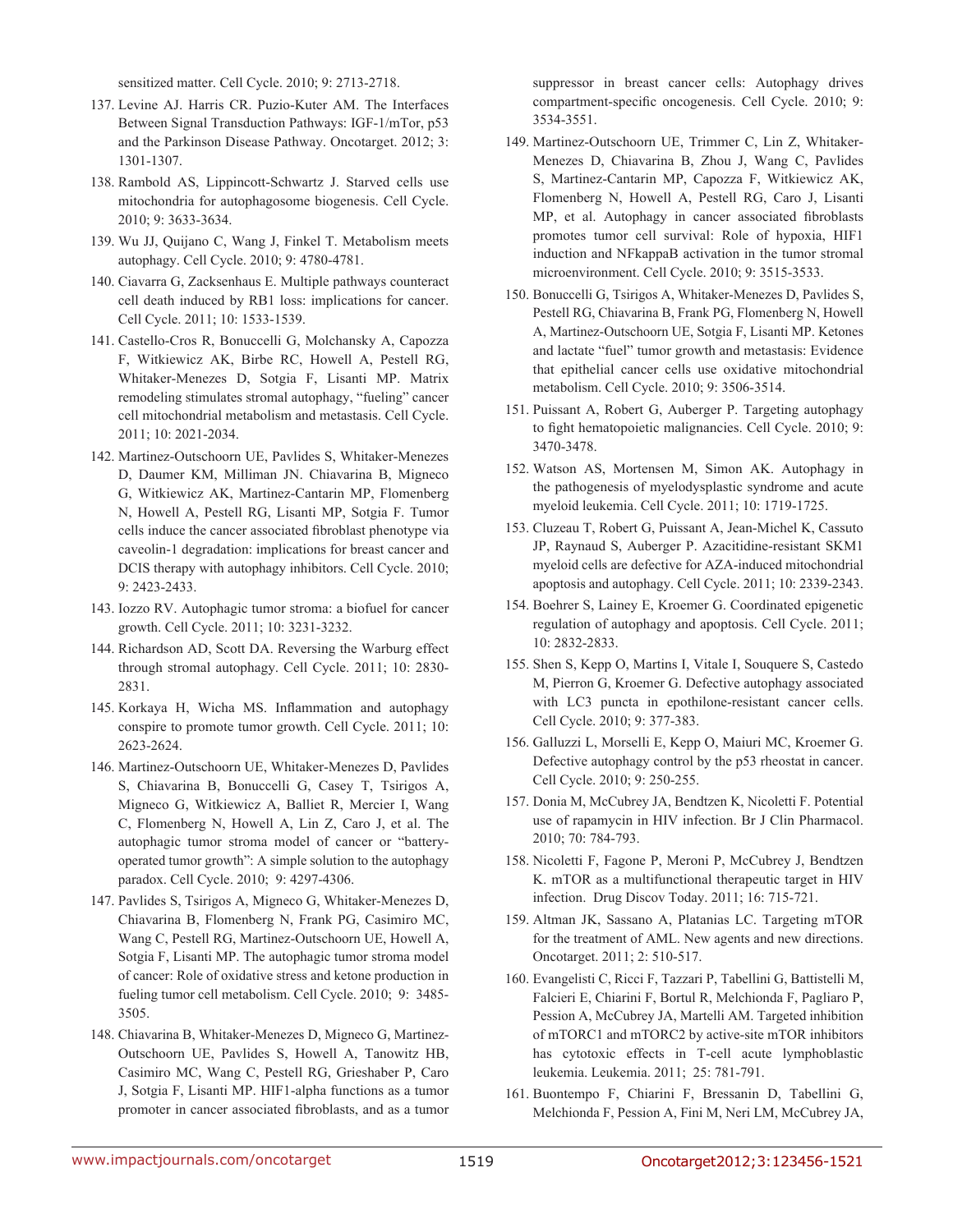Martelli AM. Activity of the selective IκB kinase inhibitor BMS-345541 against T-cell acute lymphoblastic leukemia: involvement of FOXO3a. Cell Cycle. 2012; 11: 2467-2475.

- 162. Lampiasi N, Azzolina A, D'Alessandro N, Umezawa K, McCubrey JA, Montalto G, Cervello M. Antitumor effects of dehydroxymethylepoxyquinomicin, a novel nuclear factor-kappaB inhibitor, in human liver cancer cells are mediated through a reactive oxygen species-dependent mechanism. Mol Pharmacol. 2009; 76: 290-300.
- 163. Cervello M, Bachvarov D, Cusimano A, Sardina F, Azzolina A, Lampiasi N, Giannitrapani L, McCubrey JA, Montalto G. COX-2-dependent and COX-2-independent mode of action of celecoxib in human liver cancer cells. OMICS. 2011; 15: 383-392.
- 164. Cusimano A, Azzolina A, Iovanna JL, Bachvarov D, McCubrey JA, D'Alessandro N, Montalto G, Cervello M. Novel combination of celecoxib and proteasome inhibitor MG132 provides synergistic antiproliferative and proapoptotic effects in human liver tumor cells. Cell Cycle. 2010; 9: 1399-1410.
- 165. Lampiasi N, Azzolina A, Umezawa K, Montalto G, McCubrey JA, Cervello M. The novel NF-kappaB inhibitor DHMEQ synergizes with celecoxib to exert antitumor effects on human liver cancer cells by a ROS-dependent mechanism. Cancer Lett. 2012; 322: 35-44.
- 166. Aziz SA, Jilaveanu LB, Zito C, Camp RL, Rimm DL, Conrad P, Kluger HM. Vertical targeting of the phosphatidylinositol-3 kinase pathway as a strategy for treating melanoma. Clin Cancer Res. 2010; 16: 6029-6039.
- 167. Martelli AM, Chiarini F, Evangelisti C, Cappellini A, Buontempo F, Bressanin D, Fini M, McCubrey JA. Two hits are better than one: targeting both phosphatidylinositol 3-kinase and mammalian target of rapamycin as a therapeutic strategy for acute leukemia treatment. Oncotarget. 2012; 3: 371-394.
- 168. Bressanin D, Evangelisti C, Ricci F, Tabellini G, Chiarini F, Tazzari PL, Melchionda F, Buontempo F, Pagliaro P, Pession A, McCubrey JA, Martelli AM. Harnessing the PI3K/Akt/mTOR pathway in T-cell acute lymphoblastic leukemia: eliminating activity by targeting at different levels. Oncotarget. 2012; 3: 811-823.
- 169. Chiarini F, Lonetti A, Teti G, Orsini E, Bressanin D, Cappellini A, Ricci F, Tazzari PL, Ognibene A, Falconi M, Pagliaro P, Iacobucci I, Martinelli G, Amadori S, McCubrey JA, Martelli AM. A combination of temsirolimus, an allosteric mTOR inhibitor, with clofarabine as a new therapeutic option for patients with acute myeloid leukemia. Oncotarget. 2012; 3: In press.
- 170. Martelli AM, Chiarini F, Evangelisti C, Ognibene A, Bressanin D, Billi AM, Manzoli L, Cappellini A, McCubrey JA. Targeting the liver kinase B1/AMP-activated protein kinase pathway as a therapeutic strategy for hematological malignancies. Expert Opin Ther Targets. 2012; 16: 729- 742.
- 171. Del Barco S, Vazquez-Martin A, Cufi S, Oliveras-Ferraros

C, Bosch-Barrera J, Joven J, Martin-Castillo B, Menendez JA. Metformin: multi-faceted protection against cancer. Oncotarget. 2011; 2: 896-917.

- 172. Cufi S. Vazquez-Martin A, Oliveras-Ferraros C, Martin-Castillo B, Joven J, Menendez JA. Metformin against TGFbeta-induced epithelial-to-mesenchymal transition (EMT): from cancer stem cells to aging-associated fibrosis. Cell Cycle. 2010; 9: 4461-4468.
- 173. Vazquez-Martin A, Oliveras-Ferraros C, Cufi S, Del Barco S, Martin-Castillo B, Menendez JA. Metformin regulates breast cancer stem cell ontogeny by transcriptional regulation of the epithelial-mesenchymal transition (EMT) status. Cell Cycle. 2010; 9: 3807-3814.
- 174. Cufi S. Corominas-Faja B. Vazquez-Martin A. Oliveras-Ferraros C. Dorca J. Bosch-Barrera J. Martin-Castillo B. Menendez JA. Metformin-induced preferential killing of breast cancer initiating CD44+CD24-/low cells is sufficient to overcome primary resistance to trastuzumab in HER2+ human breast cancer xenografts. Oncotarget. 2012; 3: 395- 398.
- 175. Grimaldi C, Chiarini F, Tabellini G, Ricci F, Tazzari PL, Battistelli M, Falcieri E, Bortul R, Melchionda F, Iacobucci I, Pagliaro P, Martinelli G, Pession A, Barata JT, McCubrey JA, Martelli AM. AMP-dependent kinase/mammalian target of rapamycin complex 1 signaling in T-cell acute lymphoblastic leukemia: therapeutic implications. Leukemia. 2012; 26: 91-100.
- 176. Vakana E. Platanias LC. Vakana E. Platanias LC. AMPK in BCR-ABL expressing leukemias. Regulatory effects and therapeutic implications. Oncotarget. 2011; 2: 1322-1328.
- 177. Habib SL. Mechanism of activation of AMPK and upregulation of OGG1 by rapamycin in cancer cells. Oncotarget. 2011; 2: 958-9.
- 178. Chappell WH, Abrams SL, Franklin RA, Lahair MM, Montalto G, Cervello M, Martelli AM, Nicoletti F, Candido S, Libra M, Polesel J, Talamini R, Milella M, Tafuri A, Steelman LS, McCubrey JA. Ectopic NGAL expression can alter sensitivity of breast cancer cells to EGFR, Bcl-2, CaM-K inhibitors and the plant natural product berberine. Cell Cycle. 2012; 11: 4447-4461.
- 179. Chappell WH, Lehmann BD, Terrian DM, Abrams SL, Steelman LS, McCubrey JA. p53 expression controls prostate cancer sensitivity to chemotherapy and the MDM2 inhibitor Nutlin-3. Cell Cycle. 2012; 11: 4579-4588.
- 180. Apontes P, Leontieva OV, Demidenko ZN, Li F, Blagosklonny MV. Exploring long-term protection of normal human fibroblasts and epithelial cells from chemotherapy in cell culture. Oncotarget. 2011; 2: 222- 233.
- 181. Steelman LS, Martelli AM, Nicoletti F, McCubrey JA. Exploiting p53 status to enhance effectiveness of chemotherapy by lowering associated toxicity.Oncotarget. 2011; 2: 109-112.
- 182. Dulińska-Litewka J, McCubrey JA, Laidler P. Increased